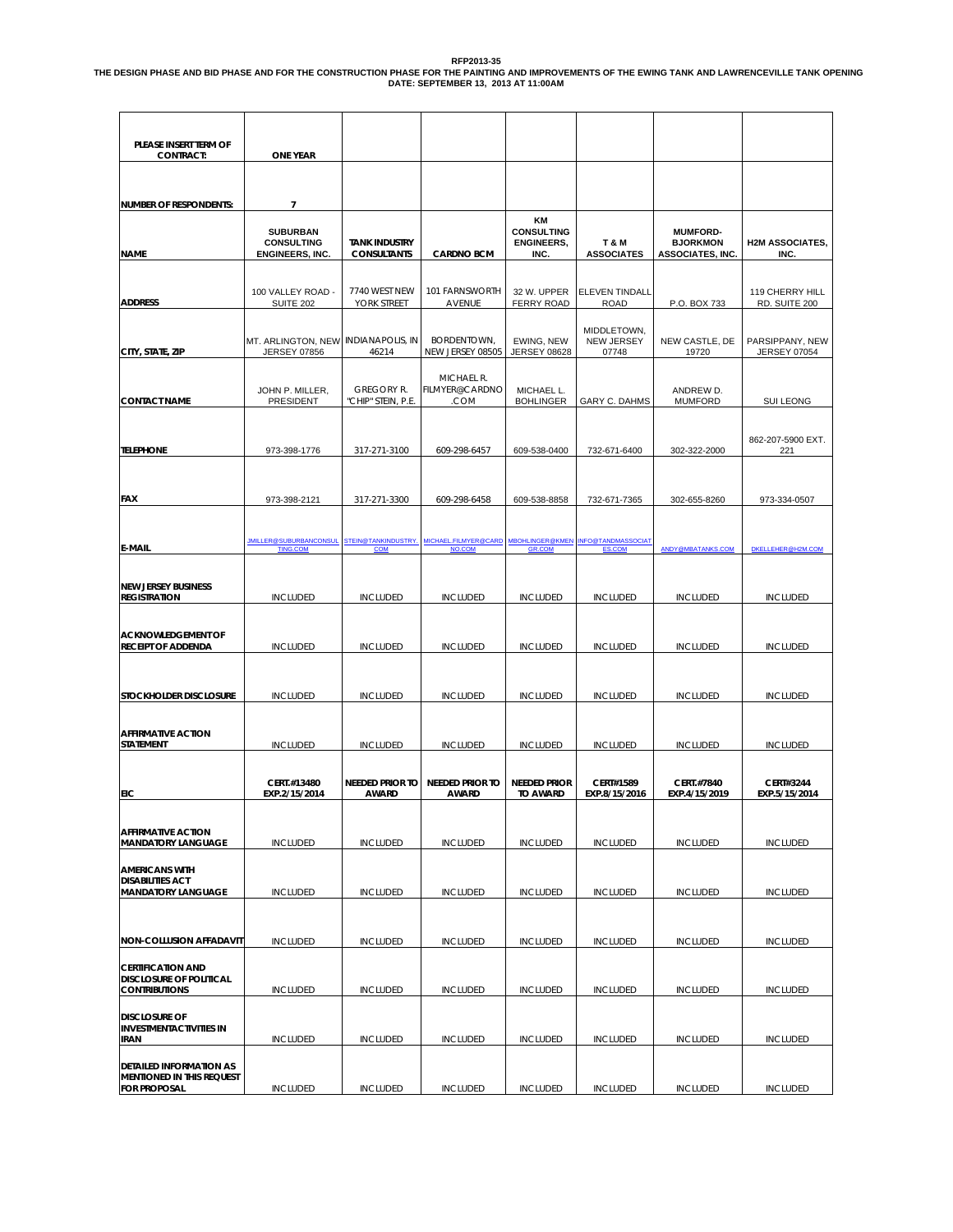RFP2013-35<br>THE DESIGN PHASE AND BID PHASE AND FOR THE CONSTRUCTION PHASE FOR THE ANTING AND IMPROVEMENTS OF THE EWING TANK AND LAWRENCEVILLE TANK OPENING<br>DATE: SEPTEMBER 13, 2013 AT 11:00AM

| <b>CERTIFICATE OF INSURANCE</b>              | <b>NEEDED PRIOR TO</b><br><b>AWARD</b>                   | <b>NEEDED PRIOR TO</b><br><b>AWARD</b>                                      | <b>NEEDED PRIOR TO</b><br><b>AWARD</b>                                    | <b>TO AWARD</b>                                               | NEEDED PRIOR NEEDED PRIOR TO<br><b>AWARD</b>                       | <b>NEEDED PRIOR TO</b><br><b>AWARD</b>                               | <b>NEEDED PRIOR TO</b><br><b>AWARD</b>                    |
|----------------------------------------------|----------------------------------------------------------|-----------------------------------------------------------------------------|---------------------------------------------------------------------------|---------------------------------------------------------------|--------------------------------------------------------------------|----------------------------------------------------------------------|-----------------------------------------------------------|
|                                              |                                                          |                                                                             |                                                                           |                                                               |                                                                    |                                                                      |                                                           |
| <b>REFERENCES (IF REQUIRED)</b>              | <b>INCLUDED</b>                                          | <b>INCLUDED</b>                                                             | <b>INCLUDED</b>                                                           | <b>INCLUDED</b>                                               | <b>INCLUDED</b>                                                    | <b>INCLUDED</b>                                                      | <b>INCLUDED</b>                                           |
|                                              |                                                          |                                                                             |                                                                           |                                                               |                                                                    |                                                                      |                                                           |
| <b>60-DAY EXTENSION</b><br><b>COMPLIANCE</b> | <b>YES</b>                                               | <b>YES</b>                                                                  | <b>YES</b>                                                                | <b>YES</b>                                                    | <b>YES</b>                                                         | <b>YES</b>                                                           | <b>YES</b>                                                |
|                                              |                                                          |                                                                             |                                                                           |                                                               |                                                                    |                                                                      |                                                           |
| <b>EMERGENCY COMPLIANCE</b>                  | <b>YES</b>                                               | <b>YES</b>                                                                  | <b>YES</b>                                                                | <b>YES</b>                                                    | <b>YES</b>                                                         | <b>YES</b>                                                           | <b>YES</b>                                                |
| <b>GRAND TOTAL AMOUNT</b>                    | \$69.615.00<br>(SEE ATTACHED PRICE<br><b>BREAK-DOWN)</b> | \$137,400.00<br><b>(SEE ATTACHED)</b><br><b>PRICE BREAK-</b><br><b>DOWN</b> | \$64,820.00<br><b>(SEE ATTACHED)</b><br><b>PRICE</b><br><b>BREAKDOWN)</b> | \$117,987.20<br>(SEE ATTACHED<br><b>PRICE BREAK-</b><br>DOWN) | \$144,480.00<br>(SEE ATTACHED<br><b>PRICE</b><br><b>BREAKDOWN)</b> | \$68,250.00<br><b>(SEE ATTACHED)</b><br><b>PRICE BREAK-</b><br>DOWN) | \$115,162.00<br>(SEE ATTACHED<br><b>PRICE BREAK-DOWN)</b> |
|                                              |                                                          |                                                                             |                                                                           |                                                               |                                                                    |                                                                      |                                                           |
| <b>EXCEPTIONS</b>                            | <b>NONE</b>                                              | <b>NONE</b>                                                                 | <b>NONE</b>                                                               | <b>NONE</b>                                                   | <b>NONE</b>                                                        | <b>NONE</b>                                                          | <b>NONE</b>                                               |
|                                              |                                                          |                                                                             |                                                                           |                                                               |                                                                    |                                                                      |                                                           |
| <b>FATAL FLAW</b>                            | <b>NONE</b>                                              | <b>NONE</b>                                                                 | <b>NONE</b>                                                               | <b>NONE</b>                                                   | <b>NONE</b>                                                        | <b>NONE</b>                                                          | <b>NONE</b>                                               |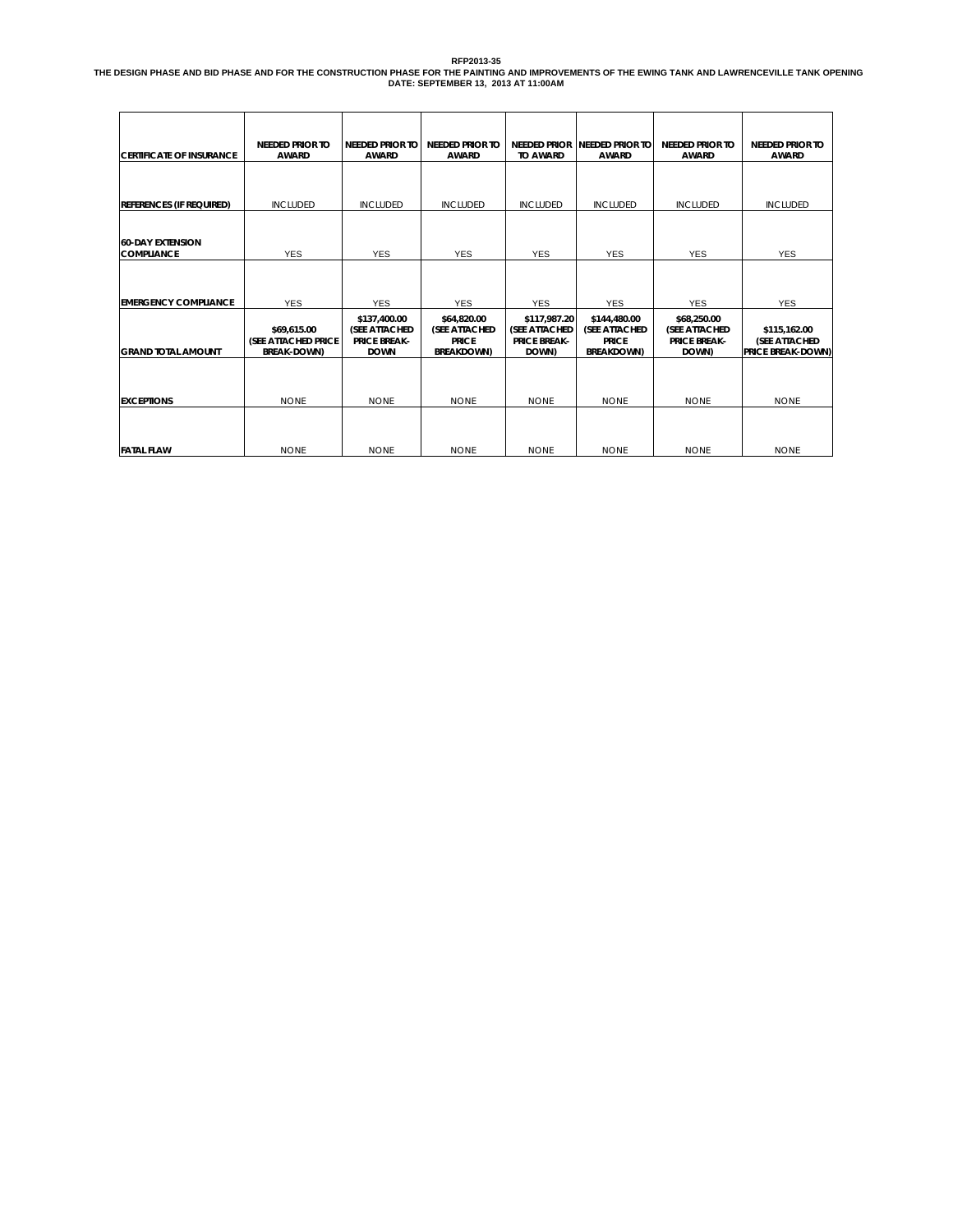### **GITY OF TRENTON** PAINTING & IMPROVEMENTS OF THE EWING & **LAWRENCEVILLE TANKS** RATES & CHAREES

- 1. SCE will provide the Design, Permitting and Bid Period Engineering Services for a Lump Sum Fee of \$15,895. The breakdown of our costs associated with the various aspects of the phase is attached for the City's review.
- 2. SCE will provide the Construction Phase Engineering Services for a Not to Exceed **Amount of \$53,720** with an estimate supported by hours and by title and by hourly rate which is attached.

SCE will utilize the following fee structure for all tasks where fee is estimated and for any additional work authorized by owner or for client initiated revisions and/or changes or for items not included in lump sum amounts:

- Principal/Project Officer \$160/hr.
- Project Manager \$150/hr.  $\bullet$
- Senior Engineer \$135/hr.  $\bullet$
- Engineer \$120/hr.  $\bullet$
- Land Surveyor \$120/hr.  $\bullet$
- Senior Designer \$110/hr.  $\bullet$
- Designer \$95/hr.  $\bullet$
- Technician \$80/hr.  $\bullet$
- Senior Inspector \$95/hr.  $\bullet$
- Inspector \$80/hr.  $\bullet$
- Secretarial/Clerical \$45/hr.  $\bullet$
- **Survey Equipment Unit Cost** 
	- Robotic/GPS \$50/hr.  $\overline{a}$
- Any actual disbursements or unusual expenses which we incur on your behalf, such as filing fees, delivery charges, travel, parking and toll charges will be included as expense charges in your invoices. (Minimum reproduction charge of \$20 per event).
	- $\triangleright$  Large format black and white document reproduction
	- $\triangleright$  Large format color document reproduction
	- $\triangleright$  Large volume black and white photocopies
	- $\triangleright$  Large volume color photocopies
	- $\triangleright$  Mileage will be billed at \$0.57 per mile.
	- $\triangleright$  Approved subcontracted services will be billed at actual cost plus 15 percent.
- \$0.50/square foot \$3.00/square foot  $$0.15$ /copy \$0.30/copy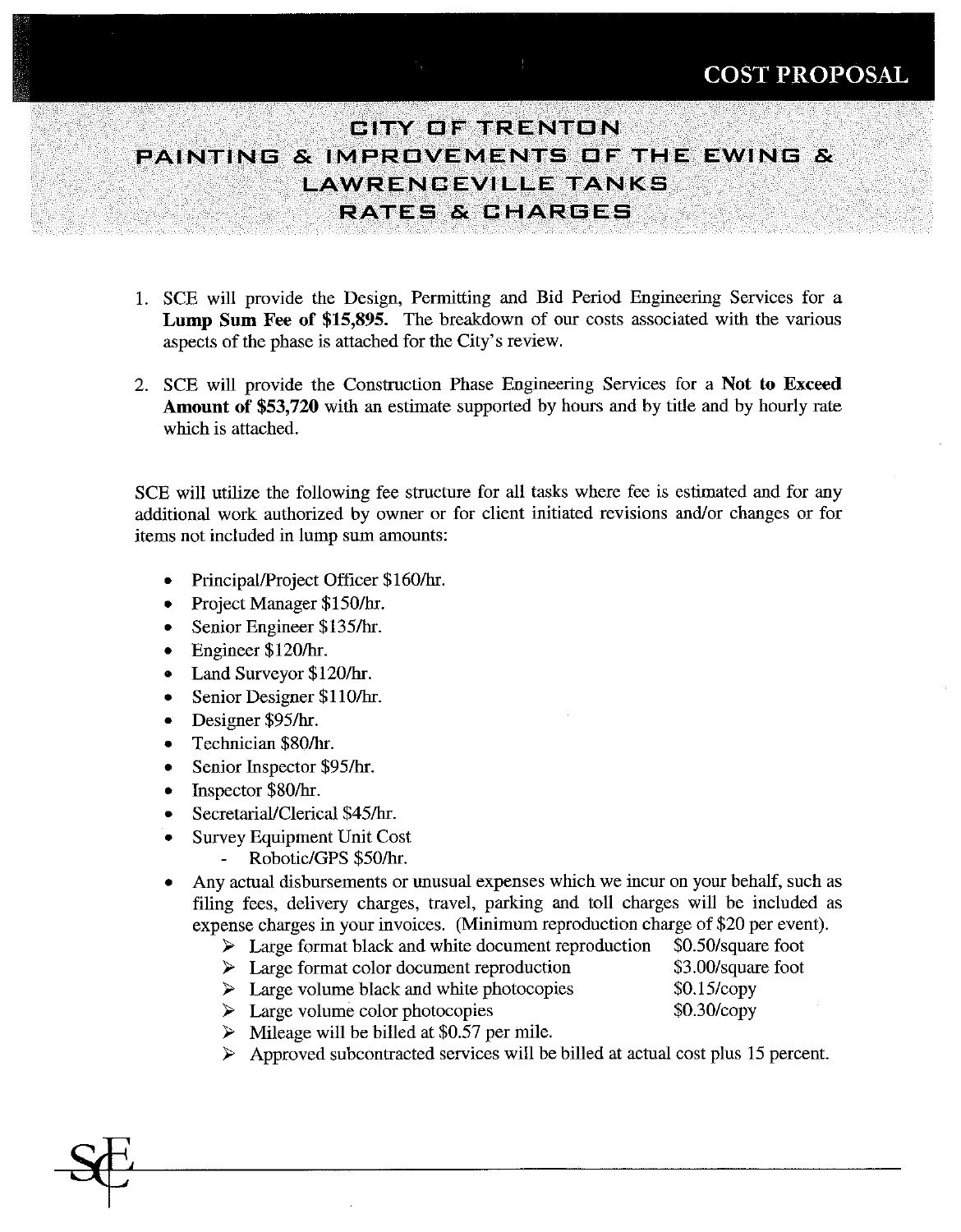9/13/2013

### (Ewing and Lawrenceville Water Storage Tank Rehabilitation) CITY OF TRENTON - TRENTON WATER WORKS PROPOSAL FEE BREAKDOWN

|                                                        |               |                            |                          |                             | <b>Staffing</b> |               |                         |              |                           |                                                                                                                                                   |              |                                |
|--------------------------------------------------------|---------------|----------------------------|--------------------------|-----------------------------|-----------------|---------------|-------------------------|--------------|---------------------------|---------------------------------------------------------------------------------------------------------------------------------------------------|--------------|--------------------------------|
| Task Description                                       |               | FIC                        | Κđ                       | Designer                    | Technician      | Envir.        | Party Chief<br>(office) | Survey Field | Inspector                 | <b>Total Hrs</b>                                                                                                                                  | Directs      | Total \$                       |
| <b>SURVEYING</b>                                       |               |                            |                          |                             |                 |               |                         |              |                           |                                                                                                                                                   |              |                                |
| None                                                   |               |                            |                          |                             |                 |               |                         |              |                           | ¢                                                                                                                                                 |              | ន                              |
|                                                        |               |                            |                          |                             |                 |               |                         |              |                           | $\circ$                                                                                                                                           |              | ୍କା                            |
|                                                        |               |                            |                          |                             |                 |               |                         |              |                           | $\circ$                                                                                                                                           |              | $ \mathbf{z} \mathbf{z} $      |
|                                                        |               |                            |                          |                             |                 |               |                         |              |                           | $\circ$                                                                                                                                           |              |                                |
|                                                        |               |                            |                          |                             |                 |               |                         |              |                           | $\circ$                                                                                                                                           |              | 의회                             |
|                                                        |               |                            |                          |                             |                 |               |                         |              |                           | O)                                                                                                                                                |              |                                |
| Sub-Total                                              |               | 0                          | ٥                        | $\bullet$                   | 0               | ¢             | ¢                       | ¢            | ¢                         | e                                                                                                                                                 | S            | l≋                             |
| <b>ENGINEERING/DESIGN/PERMITTING/BID</b>               |               |                            |                          |                             |                 |               |                         |              |                           |                                                                                                                                                   |              |                                |
|                                                        |               |                            |                          |                             |                 |               |                         |              |                           | $\hskip1.9pt\hskip1.5pt\hskip1.5pt\hskip1.5pt\hskip1.5pt\hskip1.5pt\hskip1.5pt\hskip1.5pt\hskip1.5pt\hskip1.5pt\hskip1.5pt\hskip1.5pt\hskip1.5pt$ |              | Ş,                             |
| Project Set Up/Client Kickoff Meeting                  |               | 4                          | 5                        |                             |                 |               |                         |              |                           | ó                                                                                                                                                 |              | \$1,390                        |
| Data Gathering/Review                                  |               |                            | $\overline{\phantom{a}}$ | $\bullet$                   |                 |               |                         |              |                           | £,                                                                                                                                                |              | \$1,455                        |
| Basis of Design Report                                 |               | $\sim$                     | œ                        | L1                          | 4               |               |                         |              |                           | Ξ                                                                                                                                                 |              | \$3,455                        |
| <b>BOD Review Meeting</b>                              |               | $\rightarrow$              |                          |                             |                 |               |                         |              |                           | 4                                                                                                                                                 |              | \$640                          |
| 75% Plans & Specifications                             |               | $\overline{\phantom{a}}$   | $\infty$                 | Ξ                           |                 |               |                         |              |                           | 28                                                                                                                                                |              | \$3,295                        |
| Design Roview Meeting                                  |               | $\leftarrow$               |                          |                             |                 |               |                         |              |                           | ক¦                                                                                                                                                |              | \$640                          |
| 100% Plans & Specifications                            |               |                            | $\sim$                   | o.                          |                 |               |                         |              |                           | $\tilde{e}$                                                                                                                                       |              | \$1,925                        |
| Cost Estimate                                          |               | $\alpha$                   | $\sim$                   | -m                          |                 |               |                         |              |                           | l onl                                                                                                                                             |              | $\frac{560'19}{2}$             |
|                                                        |               |                            |                          |                             |                 |               |                         |              |                           | $\Rightarrow$                                                                                                                                     |              | 의                              |
| Issue Addenda as Necessary                             |               |                            | $\sim$                   |                             |                 |               |                         |              |                           | $\mathbf{\tilde{c}}$                                                                                                                              |              | \$300                          |
| <b>Bid Receipt</b>                                     |               |                            | $\sim$                   |                             |                 |               |                         |              |                           | $\mathbf{r}$                                                                                                                                      |              | $\frac{375}{2}$                |
| Bid Review and Recommendation                          |               |                            | $\sim$                   | vo∥vo                       |                 |               |                         |              |                           | œ                                                                                                                                                 |              | \$925                          |
|                                                        |               |                            |                          |                             |                 |               |                         |              |                           | $\circ$                                                                                                                                           |              | $\Xi$                          |
|                                                        |               |                            |                          |                             |                 |               |                         |              |                           | $\circ$                                                                                                                                           |              | '≋∣≋                           |
|                                                        |               |                            |                          |                             |                 |               |                         |              |                           | 0                                                                                                                                                 |              |                                |
|                                                        |               |                            |                          |                             |                 |               |                         |              |                           | ¢                                                                                                                                                 |              | $\mathbf{\Omega}$              |
|                                                        |               |                            |                          |                             |                 |               |                         |              |                           | $\ddot{\phantom{0}}$                                                                                                                              |              | S,                             |
| Sub-Total                                              |               | $\overline{a}$             | 39                       | 5                           |                 | ¢             | $\circ$                 | c            | ¢                         | Ξ                                                                                                                                                 | S            | \$15,895                       |
| <b>TV.LNEWNORIANE</b>                                  |               |                            |                          |                             |                 |               |                         |              |                           |                                                                                                                                                   |              |                                |
| $\frac{1}{2}$                                          |               |                            |                          |                             |                 |               |                         |              |                           | $\circ$                                                                                                                                           |              | 읂                              |
|                                                        |               |                            |                          |                             |                 |               |                         |              |                           | $\Rightarrow$                                                                                                                                     |              | ౢ                              |
|                                                        |               |                            |                          |                             |                 |               |                         |              |                           | $\circ$                                                                                                                                           |              | ß,                             |
|                                                        |               |                            |                          |                             |                 |               |                         |              |                           | $\circ$                                                                                                                                           |              | ଛ∣ଛ∣ଛ                          |
|                                                        |               |                            |                          |                             |                 |               |                         |              |                           | $\circ$                                                                                                                                           |              |                                |
| Sub-Total                                              |               | 0                          | c                        | 0                           | ¢               | 0             | 0                       | $\circ$      | ¢                         | 0                                                                                                                                                 | S,           |                                |
| CONSTRUCTION PHASE/INSPECTION (Assumes spring 2014 and |               | fall 2014 - 3 months each) |                          |                             |                 |               |                         |              |                           |                                                                                                                                                   |              |                                |
|                                                        |               |                            |                          |                             |                 |               |                         |              |                           | $\Rightarrow$                                                                                                                                     |              | S                              |
| Conduct Preconstruction Conference                     |               | 4                          | $\left  \cdot \right $   | $\mathbb{R}$                |                 |               |                         |              |                           | $\vert \Xi \vert$                                                                                                                                 |              |                                |
| <b>Shop Drawings</b>                                   |               |                            | ₹                        | a                           |                 |               |                         |              |                           | 킈                                                                                                                                                 |              | \$1,430<br>\$1,550             |
| <b>RFIS</b>                                            |               |                            | $\mathbf{a}$             | ত∣                          |                 |               |                         |              |                           | $_{\infty}$                                                                                                                                       |              | \$870                          |
| Payment Recommendations (8)                            |               | $\mathbf{C}$               |                          | $ o $ $ o $                 |                 |               |                         |              |                           | $\boxed{9}$                                                                                                                                       |              | $\frac{175}{22}$               |
| Project Communications                                 |               |                            | $\infty$ [ $\sim$ ]      |                             |                 |               |                         |              |                           | $\approx$                                                                                                                                         |              | \$870                          |
| Inspection (P/T - daily for all paint related QA/QC)   |               |                            |                          |                             |                 |               |                         |              | 450                       |                                                                                                                                                   |              | \$36,000                       |
| Filling/Testing and Start-up                           |               |                            | ∾                        |                             |                 |               |                         |              | $\approx$                 |                                                                                                                                                   |              | \$2,340<br>\$3,740             |
| Cellular relocation coordination                       |               |                            | $\bullet$                | $\mathbf{S}$                |                 |               |                         |              | ∣≌∣≊∣                     | <u> 일본</u>                                                                                                                                        |              |                                |
| punch list/project closeout                            |               | $\boldsymbol{\omega}$      | Ý.                       |                             |                 |               |                         |              |                           |                                                                                                                                                   |              |                                |
| Records as-built and manuals                           |               |                            |                          | $\frac{1}{2}$ $\frac{1}{2}$ |                 |               |                         |              | $\frac{10}{514}$          | $\frac{8}{618}$                                                                                                                                   |              | \$2,985<br>\$1,560<br>\$53,720 |
| Sub-Total                                              |               | œ                          | $\uplus$                 |                             | $\circ$         | $\circ$       | $\circ$                 | $\circ$      |                           |                                                                                                                                                   | Ş            |                                |
| <b>Total Hours</b>                                     |               | ∤ଛ                         | ļ٤                       | $\mathbb{E}$                | 4               | $\circ$       | $\circ$                 | $\circ$      | $\overline{514}$          | $\frac{1}{2}$                                                                                                                                     | S            | 869,615                        |
| Foe Structure 1180<br>Total                            | $\frac{1}{2}$ | $\frac{$160}{$4,640}$      | $\frac{$150}{$11,850}$   | \$11,685                    | \$320           | $rac{10}{30}$ | $\frac{25}{30}$         | \$145<br>Ş   | \$41,120<br>$\frac{1}{2}$ |                                                                                                                                                   | <b>CHECK</b> | \$69.615                       |
|                                                        |               |                            |                          |                             |                 |               |                         |              |                           |                                                                                                                                                   |              |                                |

 $\bar{z}$ 

## SUBURBAN CONSULTING ENGINEERS, INC.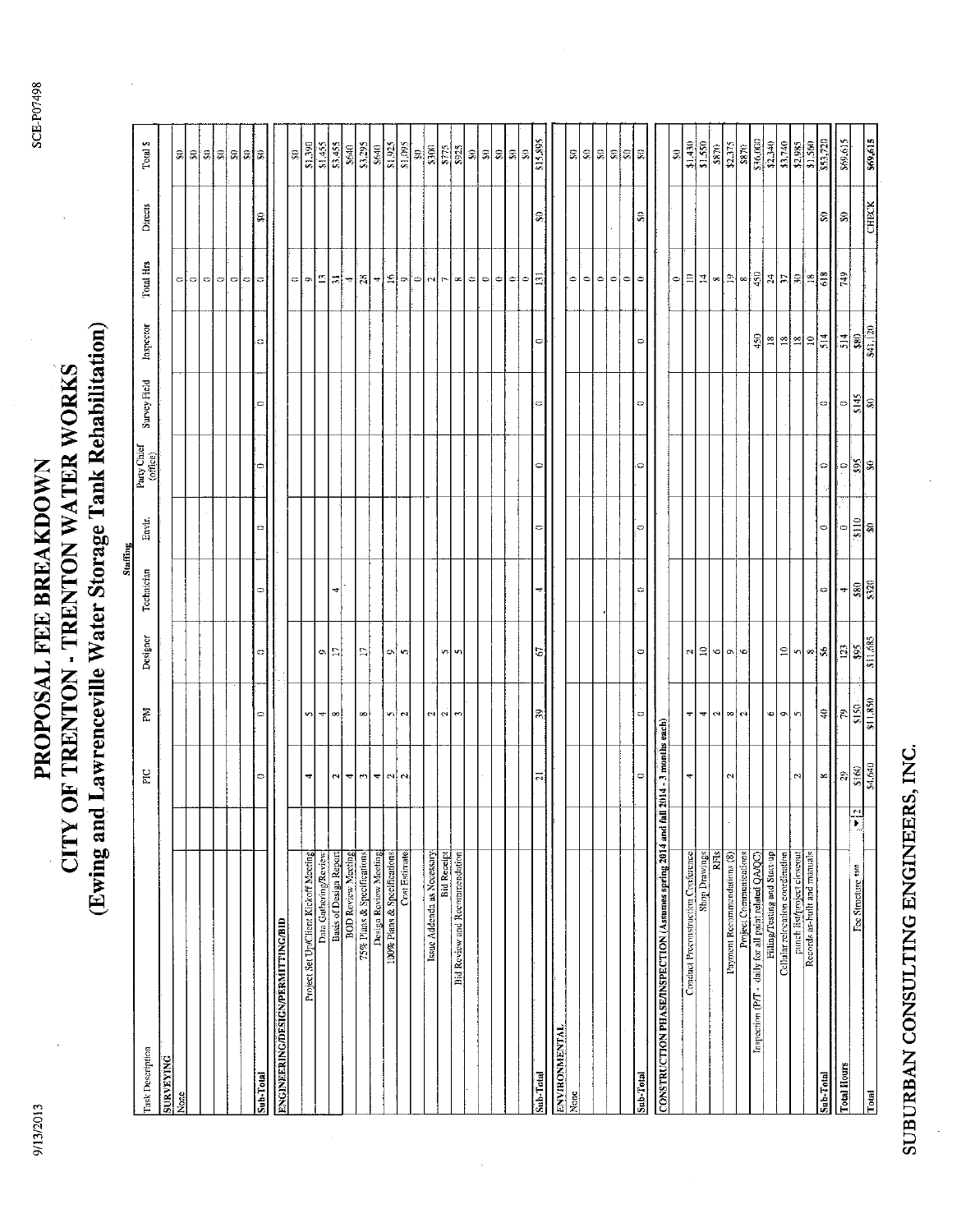### TANK INDUST **ONSULTANTS**

Per Unit # Units

### 2,000,000 Gallon Lawrenceville Tank

| <b>Preparation of Specifications</b>                                             |            |          | \$  | 9,250.00  | <b>Fixed Fee</b> |
|----------------------------------------------------------------------------------|------------|----------|-----|-----------|------------------|
| Meeting Attendance*                                                              | \$1,550.00 | 4        | \$  | 6,200.00  | <b>Fixed Fee</b> |
| <b>Bidding Services</b>                                                          |            |          | \$  | 1,150.00  | <b>Fixed Fee</b> |
| <b>Contract Administration</b>                                                   |            |          | \$  | 3,450.00  | T&E              |
| <b>Resident Project Representation</b>                                           |            |          |     |           |                  |
| Time & Expenses based on Rate Structure in effect at the time services performed |            |          |     |           |                  |
| 12 to 14 weeks @ approximately \$3,475/week                                      |            | estimate | \$. | 48,650.00 | <b>T&amp;E</b>   |
|                                                                                  |            |          |     |           | \$<br>68,700.00  |
|                                                                                  |            |          |     |           |                  |
| 2,000,000 Gallon Ewing Tank                                                      |            |          |     |           |                  |
| <b>Preparation of Specifications</b>                                             |            |          | \$  | 9,250.00  | <b>Fixed Fee</b> |
| Meeting Attendance*                                                              | \$1,550.00 | 4        |     | 6,200.00  | <b>Fixed Fee</b> |
| <b>Bidding Services</b>                                                          |            |          | \$  | 1,150.00  | <b>Fixed Fee</b> |
| <b>Contract Administration</b>                                                   |            |          | \$  | 3,450.00  | T&E              |
| <b>Resident Project Representation</b>                                           |            |          |     |           |                  |
| Time & Expenses based on Rate Structure in effect at the time services performed |            |          |     |           |                  |
| 12 to 14 weeks @ approximately \$3,475/week                                      |            | estimate | \$. | 48,650.00 | T&E              |
|                                                                                  |            |          |     |           | Ś.<br>68,700.00  |

Meeting Attendance is based on on-site attendance by the Project Manager or Field Supervisor, and teleconference with engineer.

Time and Expense (T&E) estimates are invoiced in accordance with the rate structure in effect at the time services are performed. Included with this fee proposal are the 2013 rates. It is anticipated that the 2014 hourly rates will increase approx 3.5%

Resident Project Representation weekly estimate is based on a 40-hour workweek. Time in excess of 40 hours will be invoiced at the overtime rate. Lodging and per diem are included in the weekly estimate for Resident Project Represenation.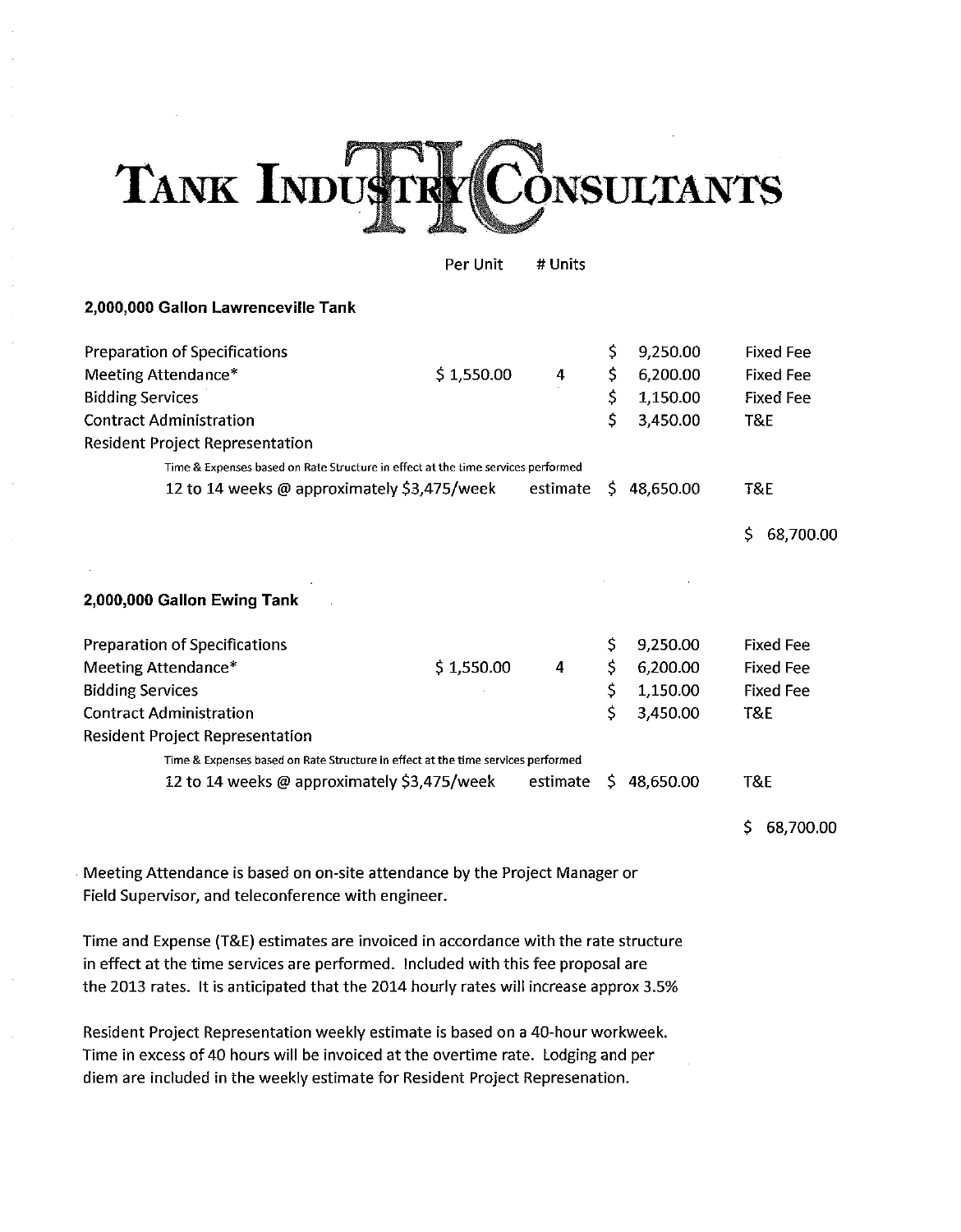### Tank Industry Consultants<br>7740 West New York Street

Indianapolis, Indiana 46214

### **Professional Services 2013 Rate Structure**

Effective January 1, 2013 through December 31, 2013

| <b>Long-Term Resident Observation</b>                                                           |                                 |
|-------------------------------------------------------------------------------------------------|---------------------------------|
| Technician (travel and on-job time)                                                             | \$61.00 per hour                |
| Overtime Premium (over 40 hrs/week)                                                             | $$31.00$ per hour               |
| Minimum 32 hours per week                                                                       |                                 |
| Per Diem                                                                                        | \$118.50 per day                |
| <b>Spot Observation</b>                                                                         |                                 |
| Technician (travel and on-job time)                                                             | $$85.00$ per hour               |
| Overtime Premium (over 8 hrs/day)                                                               | \$42.50 per hour                |
| Per Diem                                                                                        | \$138.00 per day with lodging   |
|                                                                                                 | \$50.00 per day without lodging |
| Support Staff (Minimum 1 hr $\omega$ Sr. PE Rate)                                               | Hourly Rates Shown Below        |
| <b>Engineering and Support Staff</b>                                                            |                                 |
| Field Services Manager/Contract Administrator                                                   | \$103.00 per hour               |
| Field Superintendent/NACE Certified Technician                                                  | $$101.00$ per hour              |
| Overtime Premium (over 40 hrs/week)                                                             | \$50.50 per hour                |
| Minimum 32 hours per week                                                                       |                                 |
| Project Manager                                                                                 | $$108.00$ per hour              |
| Engineer - E.I.                                                                                 | \$93.75 per hour                |
| Professional Engineer                                                                           | \$132.50 per hour               |
| <b>Licensed Senior Professional Engineer</b>                                                    | \$196.25 per hour               |
| Licensed Principal Engineer                                                                     | \$223.00 per hour               |
| Licensed Senior Principal Engineer                                                              | \$257.50 per hour               |
|                                                                                                 |                                 |
| <b>Safety Director</b>                                                                          | \$134.00 per hour               |
| Clerical                                                                                        | \$53.00 per hour                |
| <b>Direct Expenses</b>                                                                          |                                 |
| A charge of \$10.50 per hour is added for every office hour worked to cover copying, fax, mail, |                                 |

telephone, long distance, paging, cell phone, trucks, field equipment, and other miscellaneous costs.

### **Mileage**

- \$0.76 per mile per vehicle from nearest office
	- Indianapolis, IN · Bolingbrook, IL · Pittsburgh, PA · Houston, TX · El Paso, TX

### **Reimbursable Expenses**

- Travel by public transportation at cost, plus 10%.
- All other reimbursable expenses (not otherwise listed on this rate structure) at cost plus 10%.

### Subcontract Laboratory Analysis (Fees are doubled for rush service)

- Total Lead in Samples by Atomic Absorption Spectroscopy
- Total Metals (Cadmium, Chromium & Lead) in Samples by Atomic \$248.85 per sample **Absorption Spectroscopy** \$509.25 per sample
- Leachable Lead in Samples by Toxicity Characteristic Leaching Procedure

 $$120.75$  per sample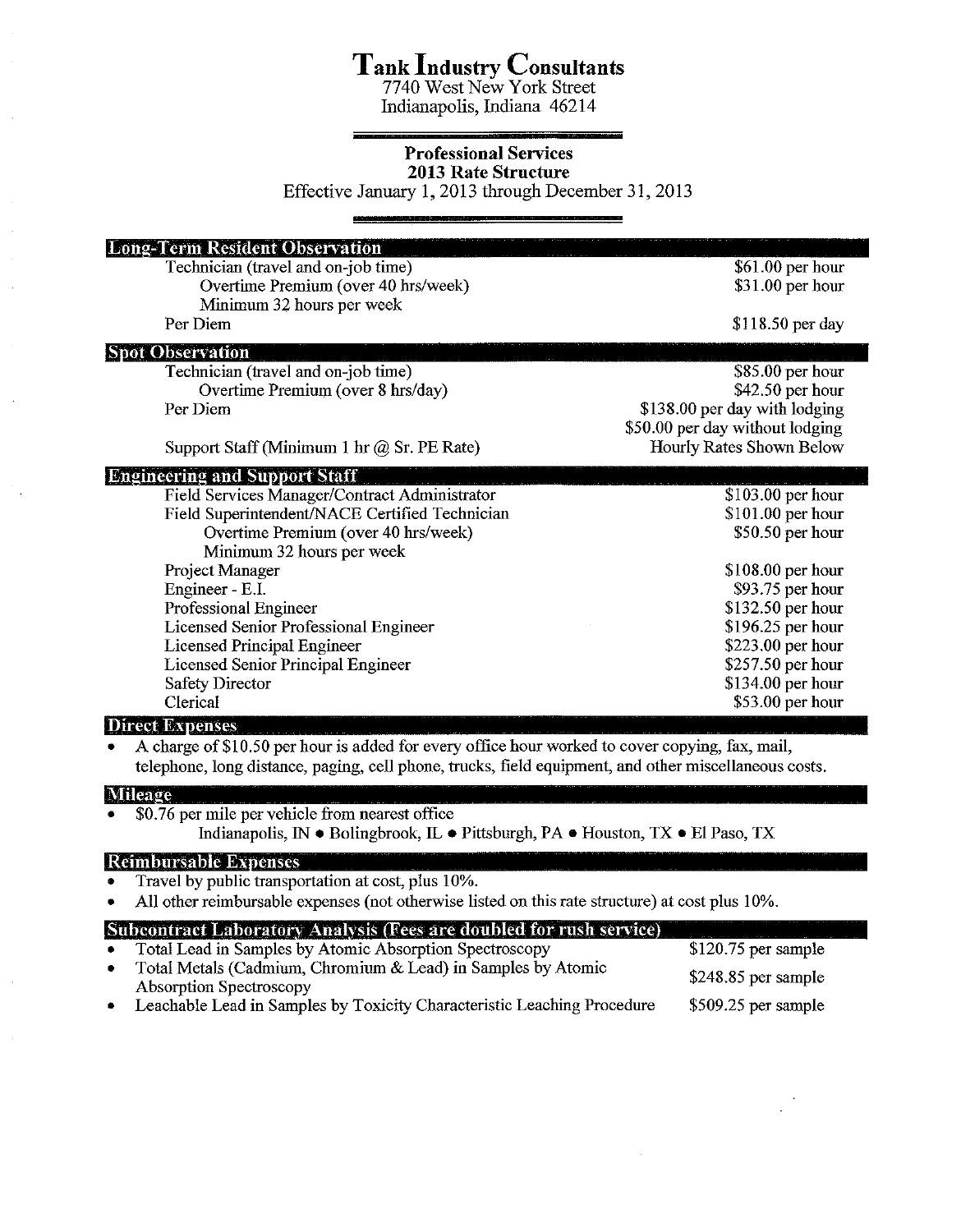



### 8.0 Cost Proposal

### $8.1$ Insurance

Cardno BCM maintains outstanding insurance coverage for the protection of itself and its clients in the performance of any its services. A sample Certificate of Insurance, which is found in Appendix D, illustrates the minimum insurance coverage carried by BCM.

### $8.2$ Compensation

| <b>Proposed Service</b>                                                           |                      |
|-----------------------------------------------------------------------------------|----------------------|
| Design and Bidding Phase (Lump Sum Total):<br>Construction Phase (Not to Exceed): | \$27,340<br>\$37,480 |
| Total:                                                                            | \$64,820             |

Cardno BCM's Fee Breakdown as well as a per diem rate schedule is provided in Appendix E. We expect the cost will fully cover the services described herein. The fees include all labor, expenses, travel, management, and costs related to the services rendered for the project. Costs for additional out of scope services requested to be performed will be based upon our current Schedule of Billing Charges in effect at the time services are provided.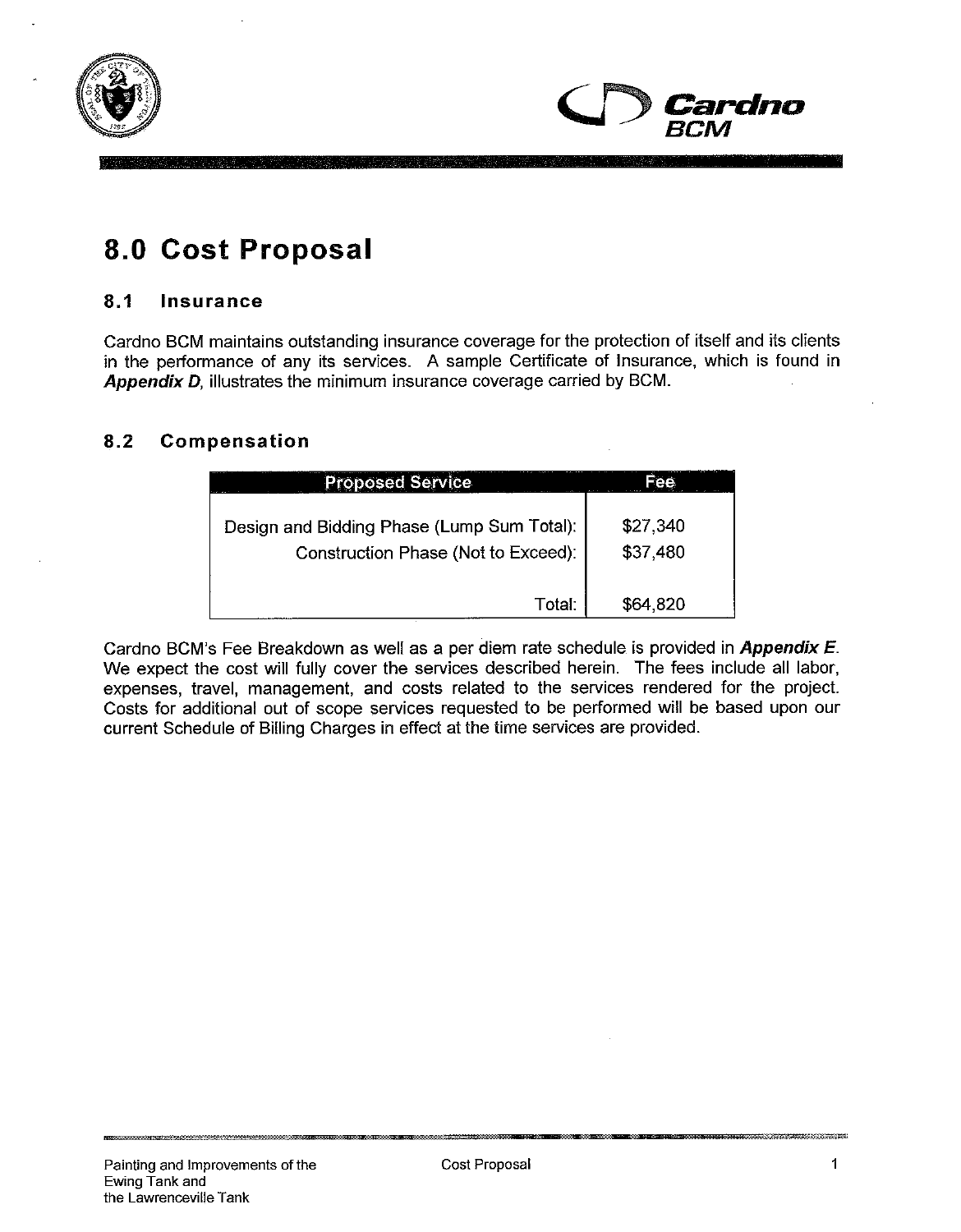

# TRENTON WATER WORKS<br>EWING AND LAWRENCEVILLE WATER TANKS - REHABILITATION<br>ENGINEERING SERVICES - COST AND MANPOWER ESTIMATE

|                                      |                      |                  |          |             | Manpower Estimates (hours) |                         |                       |                    |               |                  |               |                        |          |          |                    |
|--------------------------------------|----------------------|------------------|----------|-------------|----------------------------|-------------------------|-----------------------|--------------------|---------------|------------------|---------------|------------------------|----------|----------|--------------------|
| Tasks                                | Proj Mgr<br>sos      | Sr. Proj<br>Engr | Project  | Sinuct<br>폫 | e 미술<br>- 민준               | CADD <sub>.</sub>       | Engineer<br><b>BS</b> | Scientist<br>Tech. | Surveyor      | á                | Clerical      | Totals<br><b>Hours</b> | Labor    | ន្ត<br>ក | Fee                |
|                                      | 103/h                | $\frac{1}{100}$  | 모음<br>민준 | 109\$/hr    |                            | Designer<br>85\$/hr     | 115\$/hr              | <b>13\$/hr</b>     | $90$ \$ $/hr$ | Review<br>1105/h | Tech<br>553hr |                        |          |          |                    |
| A. DESIGN AND BIDDING PHASE SERVICES |                      |                  |          |             |                            |                         |                       |                    |               |                  |               |                        |          |          |                    |
| Design Phase                         |                      |                  |          |             |                            |                         |                       |                    |               |                  |               |                        |          |          |                    |
| 1. Drawings & Specifications         |                      |                  |          |             |                            |                         |                       |                    |               |                  |               |                        |          |          |                    |
| Ewing Tank Drawing                   |                      | S                |          |             |                            | 24                      |                       |                    |               |                  |               | $^{9}$                 | \$4,550  |          |                    |
| Lawrenceville Tank Drawing           |                      | ន ន              |          |             |                            | $\mathbf{z}$            |                       |                    |               |                  |               |                        | \$4,550  |          | \$4,550<br>\$4,550 |
| Standard Structural Details          |                      |                  |          |             |                            | $\overline{\mathbf{z}}$ |                       |                    |               |                  |               | 3255                   | \$4,878  |          | \$4,876            |
| Electrical Site Plans                |                      |                  |          |             | ă                          | $\frac{6}{5}$           |                       |                    |               |                  |               |                        | \$3,770  | ts\$     | \$3,794            |
| Electrical Plan and Sections         |                      |                  |          |             | $\frac{6}{5}$              |                         |                       |                    |               |                  |               |                        | \$3,770  |          | \$3,770            |
| Reproduction (20 sets)               |                      |                  |          |             |                            |                         |                       |                    |               |                  |               | $\circ$                | g        | \$350    | \$350              |
| 2. Meetings                          | ă                    | ä                |          |             |                            |                         |                       |                    |               |                  |               | 4                      | \$2,496  | ន្ល      | \$2,546            |
| 3. Bidding Phase                     |                      |                  |          |             |                            |                         |                       |                    |               |                  |               |                        |          |          |                    |
| <b>Answer Questions</b>              | $\mathbf{\tilde{c}}$ | ∞                |          |             |                            |                         |                       |                    |               |                  |               | ి                      | \$1,313  |          | \$1,313            |
| Addenda                              |                      | ∞                |          |             |                            |                         |                       |                    |               |                  |               | ග                      | \$893    |          | \$893              |
| Bid Tab                              |                      | $\sim$           |          |             |                            |                         |                       |                    |               |                  |               | ా                      | \$251    |          | \$251              |
| Rec. of Award                        |                      |                  |          |             |                            |                         |                       |                    |               |                  |               | ю                      | \$447    |          | \$447              |
| Design Phase Services Subtotal       | 8                    | 94               | o        | ဖ           | 33                         | 105                     | ∞                     | 0                  | 0             | 4                | N             | 278                    |          |          |                    |
| E                                    | \$2,860              | \$9,212          | S        | \$654       | \$3,795                    | \$8,925                 | \$920                 | ္တ                 | Ş9            | \$440            | \$110         | \$26,916               | \$26,916 | \$424    | \$27,340           |
|                                      |                      |                  |          |             |                            |                         |                       |                    |               |                  |               |                        |          |          |                    |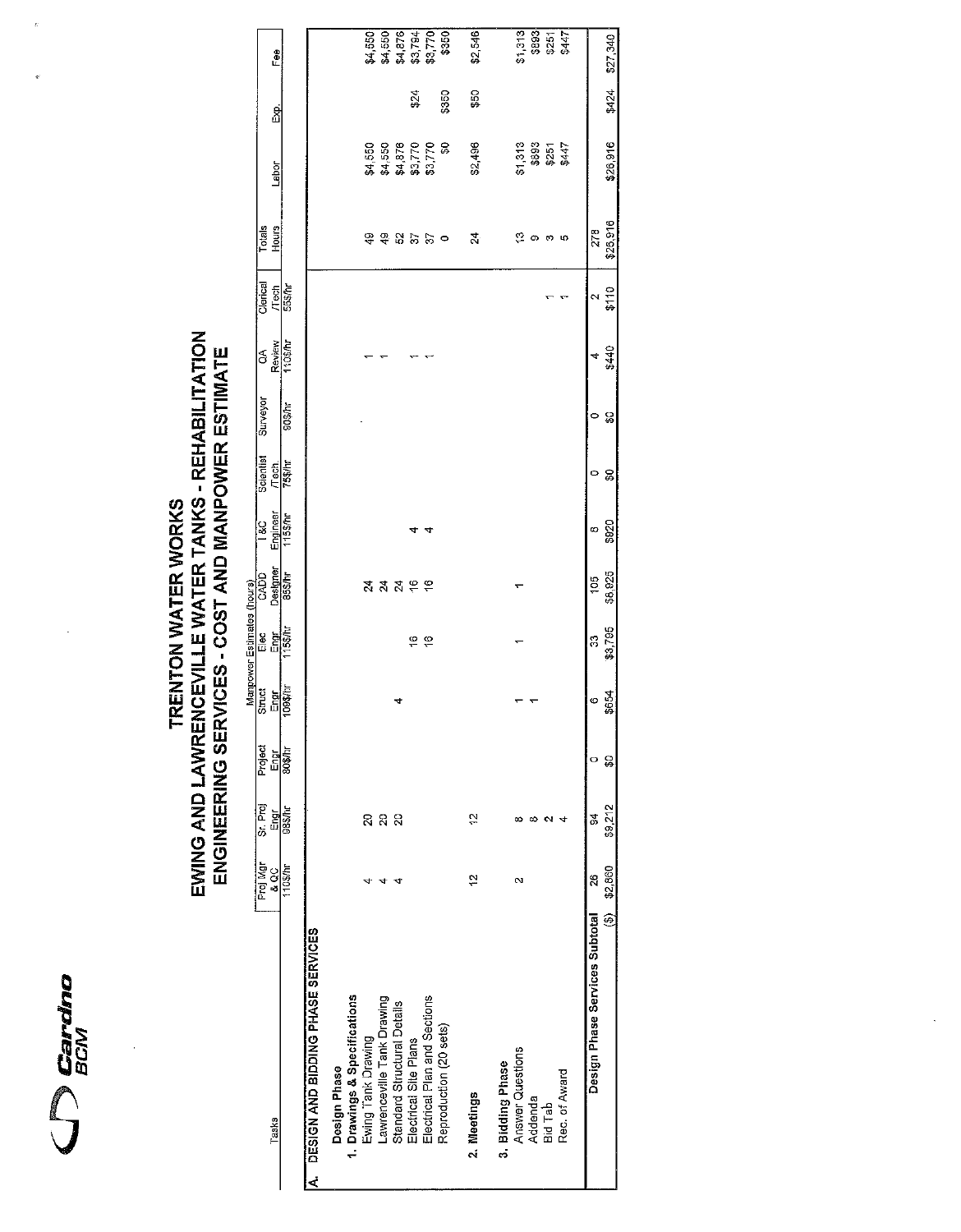

 $\overline{z}$ 

# TRENTON WATER WORKS<br>EWING AND LAWRENCEVILLE WATER TANKS - REHABILITATION<br>ENGINEERING SERVICES - COST AND MANPOWER ESTIMATE

|                            | ee<br>⊡<br>និ<br>ក     |          |                                                      | \$14,378<br>\$298         | \$5,936       | \$3,432                 | \$2,508               | \$1,412                         | \$784        | \$580             | \$8,450<br>\$1,250                                |               | \$37,480<br>\$1548 |                       | \$64820<br>\$1.972    |
|----------------------------|------------------------|----------|------------------------------------------------------|---------------------------|---------------|-------------------------|-----------------------|---------------------------------|--------------|-------------------|---------------------------------------------------|---------------|--------------------|-----------------------|-----------------------|
|                            | Labor                  |          |                                                      | \$14,080                  | \$5,936       | \$3,432                 | \$2,508               | \$1,412                         | \$784        | \$580             | \$7,200                                           |               | \$35 932           |                       |                       |
|                            | <b>Hours</b><br>Totals |          |                                                      | $\frac{44}{3}$            | \$            | 36                      | 8                     | 16                              | ∞            | ø                 | 20                                                |               | 412<br>\$35,932    | 690                   |                       |
|                            | Admin.                 | 55\$/hr  |                                                      |                           |               |                         |                       |                                 |              |                   |                                                   |               | ం౭ౢ                | $\scriptstyle\sim$    |                       |
|                            | Inspector<br>Const.    | 60\$/hr  |                                                      |                           |               |                         |                       |                                 |              |                   | 120                                               | 20            | \$7,200            | 124                   |                       |
|                            | Super.<br>Constr.      | oo\$/hr  |                                                      | ʻ,                        |               | $\overline{\mathbf{v}}$ | ω                     |                                 |              |                   |                                                   | Ş             | \$3,600            | ç                     |                       |
|                            | Draft/<br>Tech.        | 75\$/hr  |                                                      |                           |               |                         |                       |                                 |              |                   |                                                   | 0             | င္တ                | Ó                     |                       |
|                            | Engineer<br>8C         | 115\$/hr |                                                      |                           |               |                         |                       |                                 |              |                   |                                                   | 0             | င္တ                | œ                     | \$920                 |
|                            | Designer               | 85\$/hr  |                                                      |                           |               |                         |                       | ć,                              |              |                   |                                                   | ă             | \$1,020            | 117                   |                       |
| Manpower Estimates (hours) | ទី ចិ<br>ក្នុង         | 115\$/hr |                                                      |                           | ë             |                         |                       |                                 |              |                   |                                                   | ë             | \$1,840            | ą.                    |                       |
|                            | Struct<br>Engr         | 1093/h   |                                                      |                           | 97            |                         |                       |                                 |              |                   |                                                   | ÷,            | \$1.744            | 2S                    | \$2,398               |
|                            | Design<br>Engr         | 80\$/hr  |                                                      |                           |               |                         |                       |                                 |              |                   |                                                   |               | ន្ល                |                       | ç                     |
|                            | Sr. Proj<br>Engr       | 98\$/hr  |                                                      | $\frac{5}{2}$             | 24            | 24                      | \$,                   |                                 | œ            |                   |                                                   | 196           | \$19,208           | 562                   |                       |
|                            | ξģ                     | 1103/hr  |                                                      | œ                         |               |                         | $\scriptstyle\sim$    |                                 |              | $\mathbf{\Omega}$ |                                                   | ă<br>Subtotal | \$1,320<br>ම       | 8                     | \$4,180               |
|                            | Tasks                  |          | <b>B.</b> Construction Administration Phase Services | Administration & Meetings | Shop Drawings | Change Orders           | Start Up & Punch List | Record Drawings & Documentation | O & M Manual | Pre Con Meeting   | Part Time Inspection (30 site visits @ 4hr visit) |               |                    | PROJECT TOTAL - HOURS | PROJECT TOTAL - COSTS |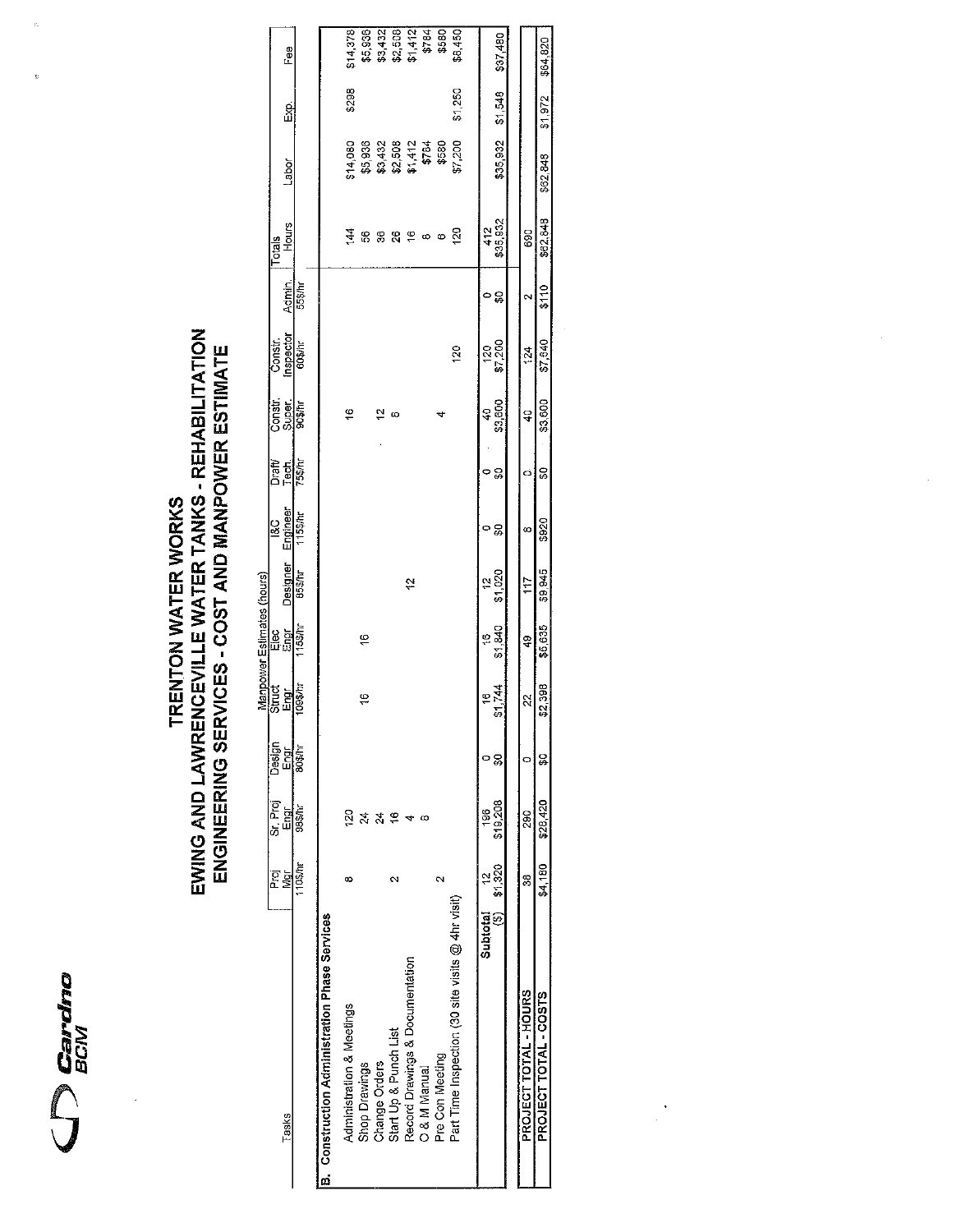| Project Activity<br>Staff  | <b>Project Director</b><br><b>Bohlinger</b> | <b>Project Manager</b> | Tank Specialist<br>pung | <b>Cathodic Eng</b><br>lower | Project Eng               | <b>Coating Inspector</b><br>Leighton | <b>Drafting</b> | Lodging                 | Food                     | Mileage   |              |
|----------------------------|---------------------------------------------|------------------------|-------------------------|------------------------------|---------------------------|--------------------------------------|-----------------|-------------------------|--------------------------|-----------|--------------|
| Design & Bid Phase         |                                             |                        |                         |                              |                           |                                      |                 |                         |                          |           |              |
| Pre-Design Kick Off Mtg    | $\overline{\omega}$                         | ω                      | 15                      |                              |                           |                                      |                 | ٣                       |                          |           | 320          |
| Design Progress Mtg        | N                                           |                        | $\infty$                |                              |                           |                                      |                 | ≝                       |                          |           | 320          |
| Design Progress Mtg        | $\sim$                                      | $\sim$ $\sim$ $\mid$   | $\infty$                |                              |                           |                                      |                 | خما                     |                          |           |              |
| Coating Specifications     | N                                           | د                      | 8                       |                              |                           |                                      |                 |                         | L                        |           | 320          |
| Sanitary Upgrades          |                                             |                        | $\infty$                |                              |                           |                                      | S,              |                         |                          |           |              |
| Safety Upgrades            |                                             |                        | $\infty$                |                              |                           |                                      | $\approx$       |                         |                          |           |              |
| <b>Cathodic Protection</b> |                                             |                        | N                       | 5                            |                           |                                      |                 |                         |                          |           |              |
| Permitting                 | F                                           | Q)                     |                         |                              |                           |                                      |                 |                         |                          |           |              |
| Pre- Bid Meeting           | ω                                           | $\omega$               | $\overline{5}$          |                              |                           |                                      |                 |                         |                          |           |              |
| Response to Bid Ques?      |                                             |                        | $\blacktriangle$        | Z                            |                           |                                      |                 | درا                     | $\overline{\phantom{a}}$ |           | 320          |
| Bid Review & Award         | چيو                                         | ⊶⊧ب                    | $\rightarrow$           |                              |                           |                                      |                 |                         |                          |           |              |
| Fotal Quantity             | $\overline{\Gamma}$                         | $\frac{1}{9}$          | 142                     | $\overline{z}$               | $\circ$                   | $\circ$                              | $\ddot{\sigma}$ | $\rightarrow$           | $\Rightarrow$            |           | 1280         |
| Rates                      | $\frac{5175.00}{52,450.00}$                 | \$125.00               | \$175.00                | \$155.00                     | \$65.00                   | 582.00                               | \$65.00         | \$115.00                | \$40.00                  |           | <b>30.56</b> |
| 공                          |                                             | 52,375.00              | \$24,850.00             | \$1,860.00                   | 50.00                     | loo os                               | \$2,600.00      | \$460.00                | \$160.00                 | \$716.80  |              |
| <b>Total Design Phase</b>  | \$35,559.80                                 |                        |                         |                              |                           |                                      |                 |                         |                          |           |              |
| <b>Construction Phase</b>  |                                             |                        |                         |                              |                           |                                      |                 |                         |                          |           |              |
| <b>Review Submittals</b>   | بز                                          | مم                     | $\infty$                | QT,                          | ω                         |                                      |                 |                         |                          |           |              |
| Pre-Con Mtg                | ίω.                                         | ω                      | 16                      |                              | $\blacktriangle$          | $\infty$                             |                 | N                       | N                        |           | $0\nu$       |
| <b>Construction Admin</b>  | OO.                                         | UT.                    |                         |                              | $\overline{\phantom{1}}$  |                                      |                 |                         |                          |           |              |
| Field Coating Inspection   | N.                                          | ھم                     | $\overline{5}$          |                              | 174                       | ğ                                    |                 | S                       | 25                       |           | 3200         |
| <b>Progress Meetings</b>   | ÷                                           |                        |                         |                              | ō                         |                                      |                 |                         |                          |           |              |
| Supervise Disinfection     |                                             |                        |                         |                              | 12                        |                                      |                 |                         |                          |           |              |
| Prepare Record Drawings    |                                             |                        | 4                       |                              |                           |                                      | $\frac{8}{2}$   |                         |                          |           |              |
| <b>Total Quantity</b>      | Γ,                                          | $\overline{5}$         | $\hat{\vec{a}}$         | Ģп                           |                           | $rac{1}{805}$                        | S               | $\overline{\mathbf{z}}$ | $\mathbb{Z}$             |           | 0785         |
| Rates                      | 175                                         | <b>\$125.00</b>        | <b>S175.00</b>          | 00'52'5                      | $\frac{565,000}{565,000}$ | 582.00                               | 00.53\$         | 00'06\$                 | $rac{\cos x}{\cos x}$    |           | 95.56        |
| 공                          | \$2,625.00                                  | \$1,250.00             | \$7,000.00              | \$775.00                     | \$32,565.00               | \$25,256.00 \$1,300.00               |                 | \$2,430.00 \$1,080.00   |                          |           |              |
| Total Construction Phase   | 582,427.40                                  |                        |                         |                              |                           |                                      |                 |                         |                          | 52,150.40 |              |
| <b>Total Project Fee</b>   | \$117,987.20                                |                        |                         |                              |                           |                                      |                 |                         |                          |           |              |

 $\hat{\mathcal{A}}$ 

 $\frac{1}{2}$  $\frac{1}{2}$ 

 $\label{eq:3.1} \frac{1}{\sqrt{2}}\sum_{i=1}^{n} \frac{1}{\sqrt{2}}\sum_{i=1}^{n} \frac{1}{\sqrt{2}}\sum_{i=1}^{n} \frac{1}{\sqrt{2}}\sum_{i=1}^{n} \frac{1}{\sqrt{2}}\sum_{i=1}^{n} \frac{1}{\sqrt{2}}\sum_{i=1}^{n} \frac{1}{\sqrt{2}}\sum_{i=1}^{n} \frac{1}{\sqrt{2}}\sum_{i=1}^{n} \frac{1}{\sqrt{2}}\sum_{i=1}^{n} \frac{1}{\sqrt{2}}\sum_{i=1}^{n} \frac{1}{\sqrt{2}}\$ 

 $\mathbb{R}^{n \times N}$  .

Ļ,

KM Engineering/ Trenton Water Works RFP 2013-35<br>Design Construction Services for Ewing and Lawrenceville Tanks

 $\ddot{\phantom{a}}$ 

l,

 $\tau_{\rm g}$ 

 $\bar{\bar{z}}$ 

 $\frac{1}{2}$ 

 $\frac{1}{2} \frac{d}{dt}$ 

 $\overline{\phantom{a}}$ 

 $\frac{1}{\rho}$  .

 $\frac{\partial^2}{\partial x^2}$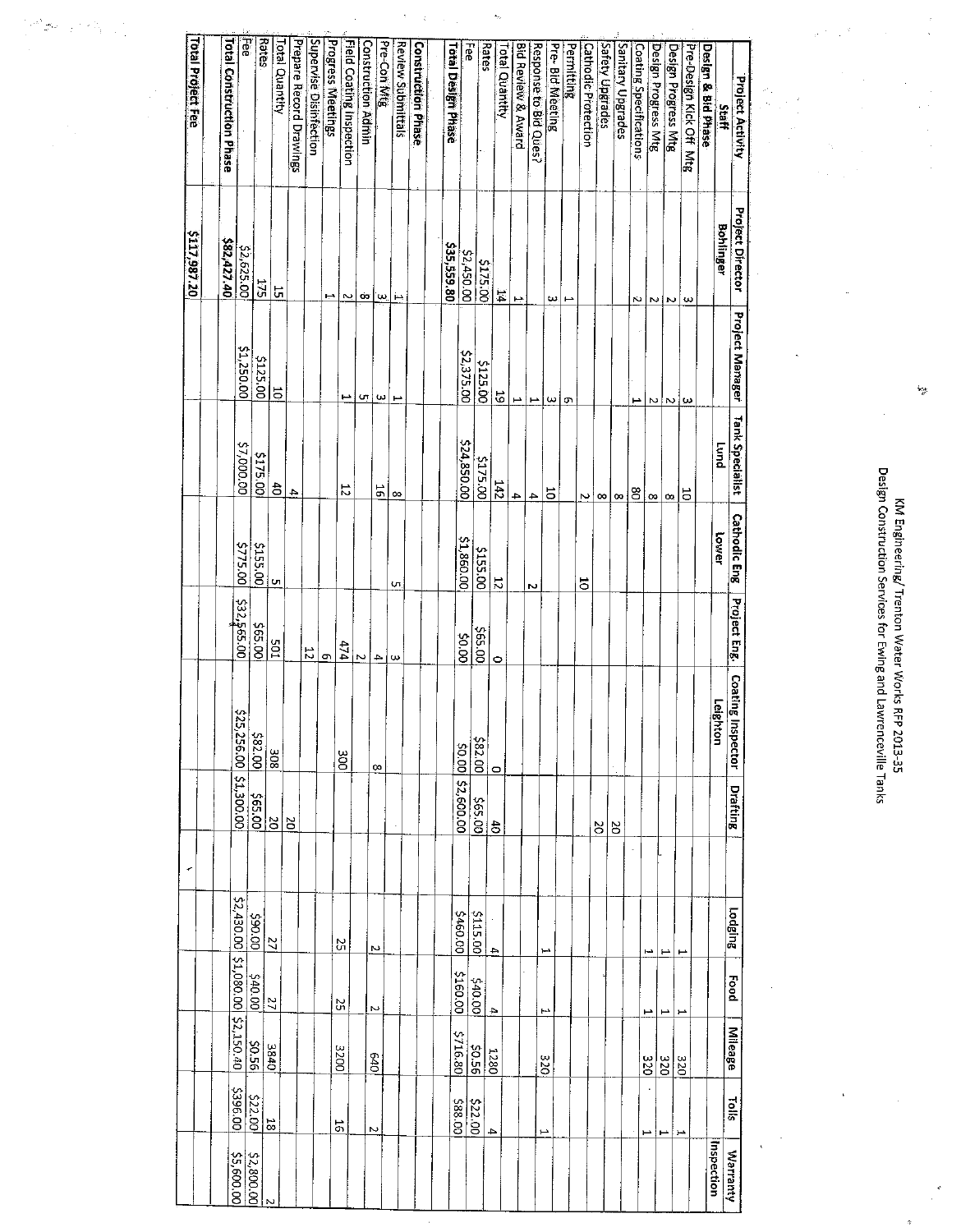T&M ASSOCIATES

÷

### Trenton Water Works<br>Ewing and Lawrenceville Storage Tank Rehabilitation<br>Item 1 - Design, Permitting and Bid Phase

 $\bar{z}$ 

Manhour Budget

| ΝO.                  | <b>TASK</b>                                                 | <b>MANGR</b><br>à | PROJ<br>MGR | <b>SUPV</b><br>ENGR | ENGR<br>PRIN | <b>SR STAFF</b><br><b>ENGR</b> | <b>STAFF</b><br>ENGR | INSPECT<br>\$R     | ASST ENGR               | <b>ENGR<br/>TECH3</b>   | SUPPORT<br><b>ADMIN</b> | <b>HOURS</b><br><b>TOTAL</b> |
|----------------------|-------------------------------------------------------------|-------------------|-------------|---------------------|--------------|--------------------------------|----------------------|--------------------|-------------------------|-------------------------|-------------------------|------------------------------|
|                      |                                                             |                   |             |                     |              |                                |                      |                    |                         |                         |                         |                              |
|                      | Kickoff Meeting with Owner                                  |                   | 4           |                     |              |                                | $\blacktriangledown$ |                    |                         |                         |                         | σ.                           |
|                      |                                                             |                   |             |                     |              |                                |                      |                    |                         |                         |                         |                              |
| $\mathbf{\tilde{c}}$ | Review Existing Documentation / Reports / As-Built Drawings |                   |             |                     |              |                                | $\sim$               |                    | ଛ                       |                         |                         |                              |
| ო                    | Field Visit / Equipment Inventory                           |                   |             |                     |              |                                |                      |                    | õ                       |                         |                         | c                            |
|                      |                                                             |                   |             |                     |              |                                |                      |                    |                         |                         |                         |                              |
| 4                    | Plan and Elevation Drawings of the Tank                     |                   |             |                     |              |                                |                      |                    | 4                       | $\overline{\circ}$      |                         |                              |
|                      |                                                             |                   |             |                     |              |                                |                      |                    |                         |                         |                         |                              |
| LC)                  | Tank Rehab Design                                           |                   |             |                     |              |                                | ∞                    |                    | র                       | $\overline{\mathbf{e}}$ |                         | Ҿ                            |
|                      |                                                             |                   |             |                     |              |                                |                      |                    |                         |                         |                         |                              |
| ¢                    | Cell Antenna Coordination                                   |                   |             |                     |              |                                | N                    |                    | 6                       |                         |                         |                              |
|                      | Specification Preparation                                   |                   |             |                     |              |                                | Ń                    |                    | 8                       |                         | ΙN                      |                              |
|                      |                                                             |                   |             |                     |              |                                |                      |                    |                         |                         |                         |                              |
| $\infty$             | Cost Estimate and Construction Schedule                     |                   |             |                     |              |                                | $\mathbf{\Omega}$    |                    | 6                       |                         |                         | σ.                           |
|                      |                                                             |                   |             |                     |              |                                |                      |                    |                         |                         |                         |                              |
| œ                    | Client Review Meetings (75% and 100%)                       |                   | 8           |                     |              |                                |                      |                    |                         |                         |                         |                              |
|                      |                                                             |                   |             |                     |              |                                |                      |                    |                         |                         |                         |                              |
| $\frac{1}{2}$        | Final Bid Documents                                         |                   |             |                     |              |                                | $\mathbf{\tilde{a}}$ |                    | 8                       |                         |                         |                              |
|                      |                                                             |                   |             |                     |              |                                |                      |                    |                         |                         |                         |                              |
| $\overline{1}$       | Notice to Bidders                                           |                   |             |                     |              |                                | и                    |                    |                         |                         |                         |                              |
|                      |                                                             |                   |             |                     |              |                                |                      |                    |                         |                         |                         |                              |
| $\frac{2}{3}$        | Bid Document Submittal (20 Copies)                          |                   |             |                     |              |                                |                      |                    | ᢋ                       |                         |                         |                              |
| $\overline{13}$      | Bid Inquiries / Responses / Addendum                        |                   |             |                     |              |                                | 4                    |                    | ø                       |                         |                         |                              |
|                      |                                                             |                   |             |                     |              |                                |                      |                    |                         |                         |                         |                              |
| $\ddot{=}$           | ird Report<br>Evaluation of Bids / Recommendation of Awa    |                   | ۰           |                     |              |                                |                      |                    | ন                       |                         |                         |                              |
|                      |                                                             |                   |             |                     |              |                                |                      |                    |                         |                         |                         |                              |
| 15                   | Coordination with Owner                                     |                   | 4           |                     |              |                                |                      |                    |                         |                         |                         |                              |
| 16                   | QA / QC / PM                                                | ₹                 | 4           |                     |              |                                | $\sim$               |                    | $\overline{\mathsf{c}}$ |                         |                         |                              |
|                      |                                                             |                   |             |                     |              |                                |                      |                    |                         |                         |                         |                              |
|                      | <b>TOTAL HOURS</b>                                          | ৰ                 | ষ           | 0                   | 0            | 5                              | 24                   | ਠ                  | $\overline{5}$          | त्र                     | ø                       | 74                           |
|                      | łш<br><b>HOURLY LABOR RAT</b>                               | 6069              | \$168       | \$156               | 144          | \$126                          | \$114                | \$108              | ြု့                     | $\mathbb{E}$            |                         |                              |
|                      | LABOR COST                                                  | \$1,236           | \$3,864     | C\$                 | 昌            | S,                             | \$3,534              | ଜ                  | \$7,560                 | \$2.016                 | $\frac{1}{2}$           |                              |
|                      |                                                             |                   |             |                     |              |                                |                      | DIRECT LABOR TOTAL |                         |                         | \$18,834                |                              |
|                      | <b>LABOR FEE</b>                                            |                   |             |                     |              | \$18,834                       |                      |                    |                         |                         |                         |                              |
|                      | DIRECT EXPENSES (NO MARKUP)                                 |                   |             |                     |              | \$2,166                        | 20 Bid Sets          |                    |                         |                         |                         |                              |
|                      |                                                             |                   |             |                     |              |                                |                      |                    |                         |                         |                         |                              |

\$21,000

**TOTAL FEE** 

9/11/2013

DATE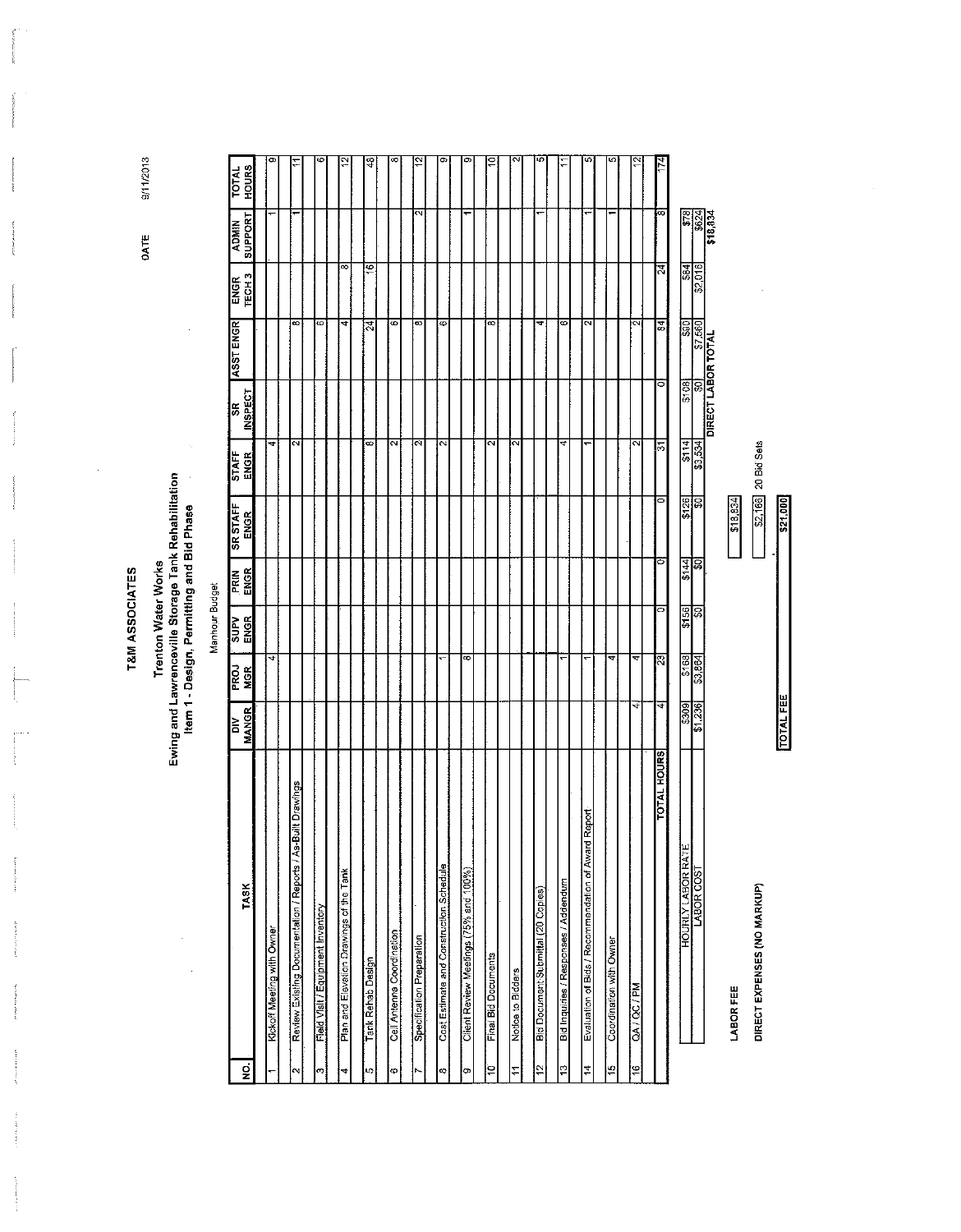9/11/2013

DATE

l,

 $\frac{1}{2}$ j.

 $\frac{1}{2}$  . The continuous contract of  $\mathcal{O}_\mathcal{A}$ 

expression of p

 $\frac{1}{2}$ 

l.

 $\frac{1}{2}$ 

-l

J

 $\label{eq:1} \begin{split} \mathcal{L}_{\text{M}}(\mathcal{L}_{\text{M}}) = \mathcal{L}_{\text{M}}(\mathcal{L}_{\text{M}}) \end{split}$ 

Ą 

ł

 $\mathfrak{g}$ j

 $\mathcal{O}(\mathcal{O}(\log n))$  . The contract of the  $\mathcal{O}(\log n)$ 

 $\frac{1}{2}$ 

**Contractor** 

### **T&M ASSOCIATES**

## Trenton Water Works<br>Ewing and Lawrenceville Storage Tank Rehabilitation<br>Item 2 - Construction Inspection Phase

Manhour Budget

| g       | TASK                                            | <b>MANGR</b><br>$\geq$ | <b>RGK</b><br><b>NGK</b> | ENGR<br><b>AdnS</b>     | <b>PRIN</b><br>ENGR | <b>SR STAFF</b><br>ENGR | STAFF<br>ENGR  | <b>INSPECT</b><br>SR. | ASST<br>ENGR            | ENGR<br>TECH <sub>3</sub> | SUPPORT<br><b>ADMIN</b> | <b>HOURS</b><br><b>TOTAL</b> |
|---------|-------------------------------------------------|------------------------|--------------------------|-------------------------|---------------------|-------------------------|----------------|-----------------------|-------------------------|---------------------------|-------------------------|------------------------------|
|         |                                                 |                        |                          |                         |                     |                         |                |                       |                         |                           |                         |                              |
|         | Preconstruction Meeting                         |                        |                          |                         |                     |                         | 4              |                       |                         |                           |                         | 4                            |
| $\sim$  | Progress Review Meetings (2 Meetings)           |                        |                          |                         |                     |                         | 8              |                       |                         |                           |                         | ∞                            |
|         |                                                 |                        |                          |                         |                     |                         |                |                       |                         |                           |                         |                              |
| ø       | Shop Drawing Reviews                            |                        | 4                        |                         |                     |                         | $\overline{5}$ |                       |                         |                           | $\overline{\mathbf{c}}$ | ₽                            |
|         |                                                 |                        |                          |                         |                     |                         |                |                       |                         |                           |                         |                              |
| 4       | Construction Observation                        |                        |                          |                         |                     |                         |                | $^{24}$               |                         |                           |                         | $\overline{3}$               |
| Ю       | Contractor Payment Requests                     |                        | $\mathbf{\hat{c}}$       |                         |                     |                         | $\overline{2}$ |                       |                         |                           | $\overline{\mathbf{c}}$ |                              |
|         |                                                 |                        |                          |                         |                     |                         |                | 4                     |                         |                           |                         | 2Ö                           |
| $\circ$ | Construction Activity Reports / Correspondence  |                        | $\overline{\mathsf{c}}$  |                         |                     |                         | ∞              |                       |                         |                           | $\overline{\mathbf{c}}$ |                              |
|         |                                                 |                        |                          |                         |                     |                         |                |                       |                         |                           |                         |                              |
| Ņ       | Respond to Requests for Information             |                        | $\sim$                   |                         |                     |                         | 8              |                       |                         |                           |                         | ė                            |
|         |                                                 |                        |                          |                         |                     |                         |                |                       |                         |                           |                         |                              |
| ∞       | Review/Process Contractor Change Order Requests |                        | iΝ                       |                         |                     |                         | s              |                       |                         |                           |                         | ₽                            |
|         |                                                 |                        |                          |                         |                     |                         |                |                       |                         |                           |                         |                              |
| o       | Cellular Providers Coordination                 |                        |                          |                         |                     |                         |                | 4                     |                         |                           |                         | 4                            |
|         |                                                 |                        |                          |                         |                     |                         |                |                       |                         |                           |                         |                              |
| å       | Furnish Operations Manuals / SOPs               |                        |                          |                         |                     |                         | $\frac{1}{2}$  |                       |                         |                           |                         | 5,                           |
|         |                                                 |                        |                          |                         |                     |                         |                |                       |                         |                           |                         |                              |
| H       | Record Drawings                                 |                        |                          |                         |                     |                         |                | $\sim$                |                         | ē                         |                         | 으                            |
| ä       | Punchlist inspection and Startup Services       |                        |                          |                         |                     |                         |                | ছ                     |                         |                           |                         | $\overline{\mathbf{e}}$      |
|         |                                                 |                        |                          |                         |                     |                         |                |                       |                         |                           |                         |                              |
| ë       | Project Closeout                                |                        | ন                        |                         |                     |                         | ₹              |                       |                         |                           | $\overline{\mathbf{c}}$ | ∞                            |
|         | <b>TOTAL HOURS</b>                              |                        | 14                       |                         | ۰                   |                         |                |                       |                         |                           |                         |                              |
|         |                                                 | o                      |                          | $\mathbf{\overline{o}}$ |                     | $\circ$                 | 76             | 50                    | 0                       | ē                         | $\overline{\infty}$     | 158                          |
|         | <b>HOURLY LABOR RATE</b>                        | \$309                  | \$168                    | \$156                   | \$144               | \$126                   | \$114          | \$108                 | <b>GSS</b>              |                           | $\frac{8}{3}$           |                              |
|         | LABOR COST                                      | ន្ធ                    | \$2,352                  | S                       | \$0                 | lo\$                    | \$8,664        | \$5,400               | $\overline{\mathbf{S}}$ | $rac{384}{3840}$          |                         |                              |
|         |                                                 |                        |                          |                         |                     |                         |                | DIRECT LABOR TOTAL    |                         |                           | 317,880                 |                              |

**LABOR FEE** 

CONTRACTED SERVICES

\$105,600 608 1000 10% **TOTAL FEE** 

**MBA - Inspection Services** 

\$17,880

\$123,480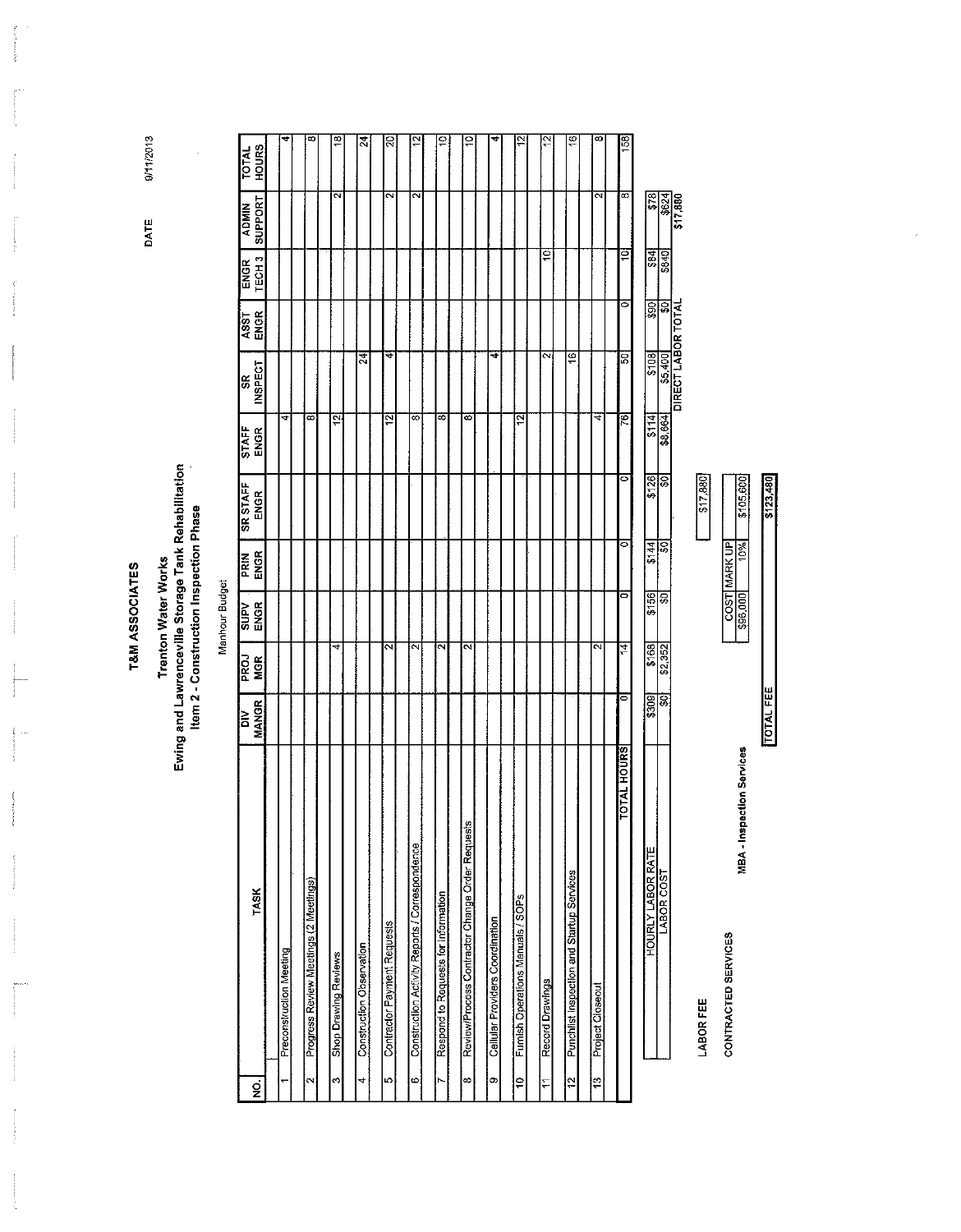T&M proposes a lump sum fee for design, permitting and bid phase services as outlined in our technical proposal of \$21,000. Attached is a spreadsheet outlining the manpower projections for the personnel involved in the various tasks required for the project.

T&M Associates proposes a not to exceed fee for the construction phase scope of services outlined in our proposal of \$123,480. This fee will be billed to the City on a monthly basis based on actual effort expended on the project for the various labor categories engaged in the assignment. We have attached herein our task breakdown for the various components of the construction phase for your information. The breakdown shows the specific task anticipated, the labor category to be engaged in that task, with total hours and associated labor costs. Expenses will be billed at cost.

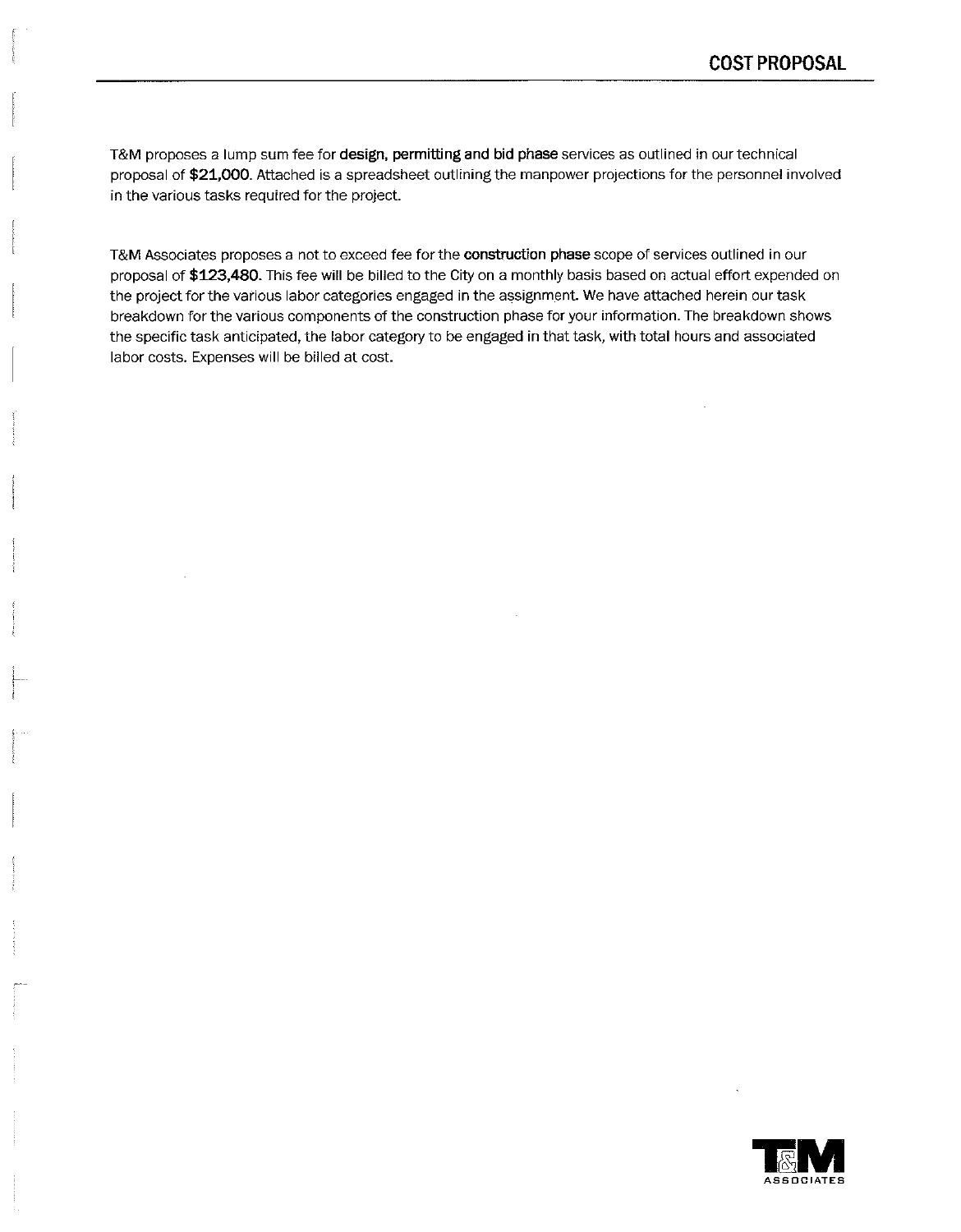

### **Fee Proposal**

### A. Provide Design, Permitting and Bid Period Engineering Services

- 1. Design prepare and provide specifications (2 tanks): \$6,800
- $$600$ 2. Meetings - attend design kick-off meeting: \$ 600/meeting if required Two Additional on-site progress/review meetings: (No charge if on the phone) 3. Bid Period - respond to bidders, evaluate bids:  $$600$ \$ 500 (if required) Attend pre-bid meeting on site: TOTAL: \$8,000 for 2 tanks

If both tanks are bid separately at different times, and two sets of specifications are required, fees will be:

1. Design - prepare and provide specifications (1 tank): \$4,300

- 2. Meetings attend design kick-off meeting:  $$600$ Two Additional on-site progress/review meetings: \$ 600/meeting if required (No charge if on the phone)
- 3. Bid Period respond to bidders, evaluate bids:  $$600$ Attend pre-bid meeting on site: <u>\$ 500 (if required)</u> TOTAL: \$5,500 per tank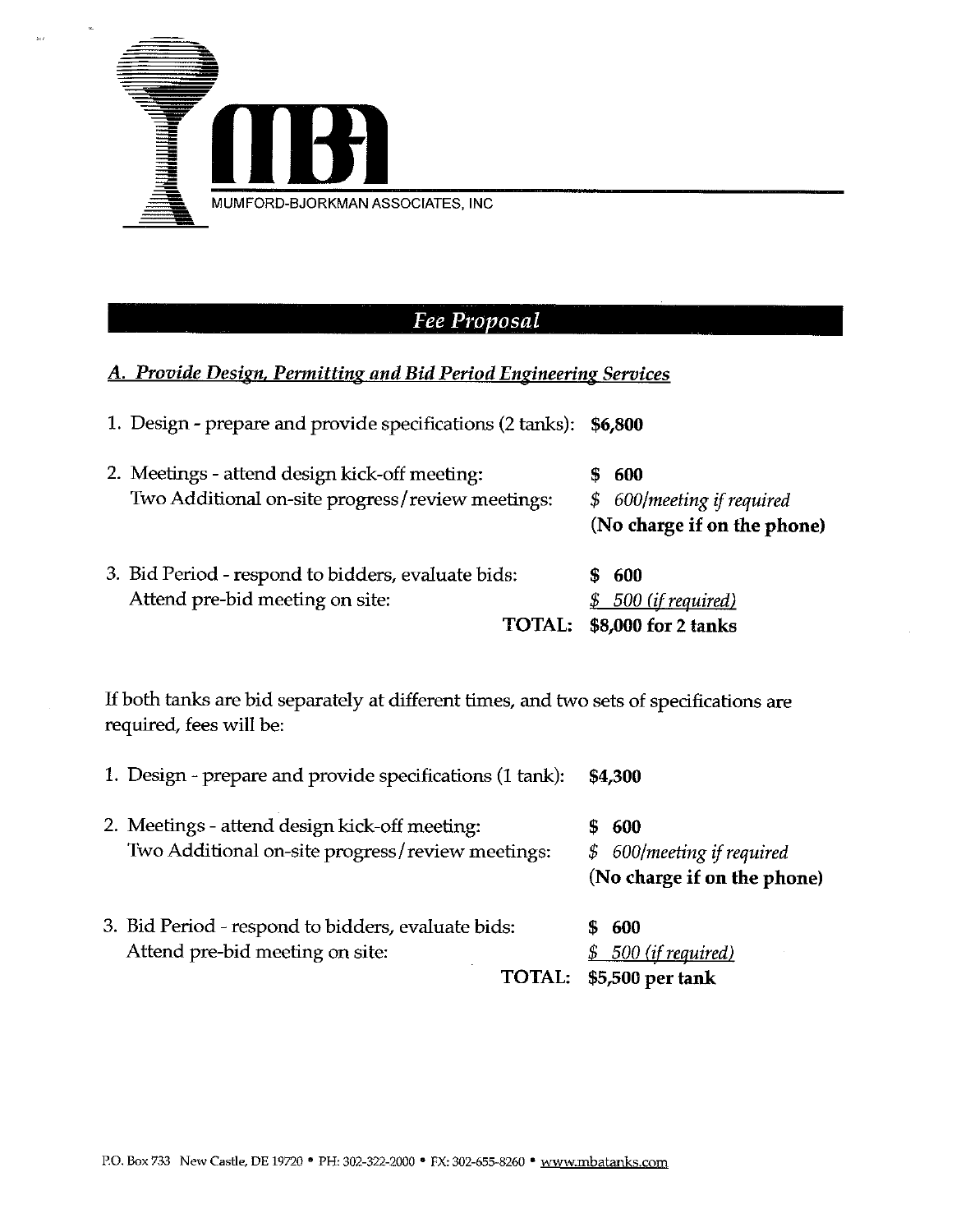$\sim$ 

**B. Provide Construction Phase Engineering Services (Not To Exceed Estimate, per tank)** 

1. Project Management Services (performed by Project Manager)

| * Prepare for/attend pre-construction meeting: 5 hours $x$ \$150/hour =              | \$ 750         |
|--------------------------------------------------------------------------------------|----------------|
| * Coordination with Cell Carriers: 20 hours x \$150/hour =                           | \$3,000        |
| * Review submittals: 10 hours $x$ \$150/hour =                                       | \$1,500        |
| * Progress meetings (if required AND attended by MBA's Project Manager, not MBA's    |                |
| Inspector): 5 hours x $$150/hour =$                                                  | $$750$ if req. |
| * Various tasks, scheduling, respond to questions: $20$ hours x \$150/hour = \$3,000 |                |
| <b>TOTAL:</b>                                                                        | \$8,250        |

2. Inspection Services (performed by MBA Inspector)

Pricing for part-time welding inspection and full-time painting inspection is based on a daily rate of \$750/day (\$75/hour x 10 hour minimum), inclusive of all expenses. There will be no extra charges for overtime or weekend work. Holidays will be billed at 1.5 times the daily rate.

| * Welding Inspection: 2 days (est.) x $$750$ /day =                         | \$1,500          |
|-----------------------------------------------------------------------------|------------------|
| * Painting Inspection: 6 days/week x 10 weeks (est.) x $\frac{5750}{day}$ = | \$45,000         |
| * First Anniversary Inspection (ROV)/ per tank:                             | $$2,800$ if req. |
| <b>TOTAL</b> for 1 tank:                                                    | \$46,500         |

Please note: All rates are good through December 31, 2014. There is a 3% escalation fee for work performed in 2015.

Pricing for full-time painting inspection is inclusive of all expenses. There will be no extra charges for overtime or weekend work. Holidays will be billed at 1.5 times the daily rate.

While we estimate that 10 weeks of painting inspection will be needed per tank, based on fully blasting, priming and painting the interior and exterior, we suggest that 12 weeks be budgeted, since we cannot predict the quality of the painter or the size of their crew. The 6 days/week schedule shown above is based on our experience with tank painters, who typically work Monday-Saturday. Your project may be different, depending on the hours and days of work allowed at each site, and the painter.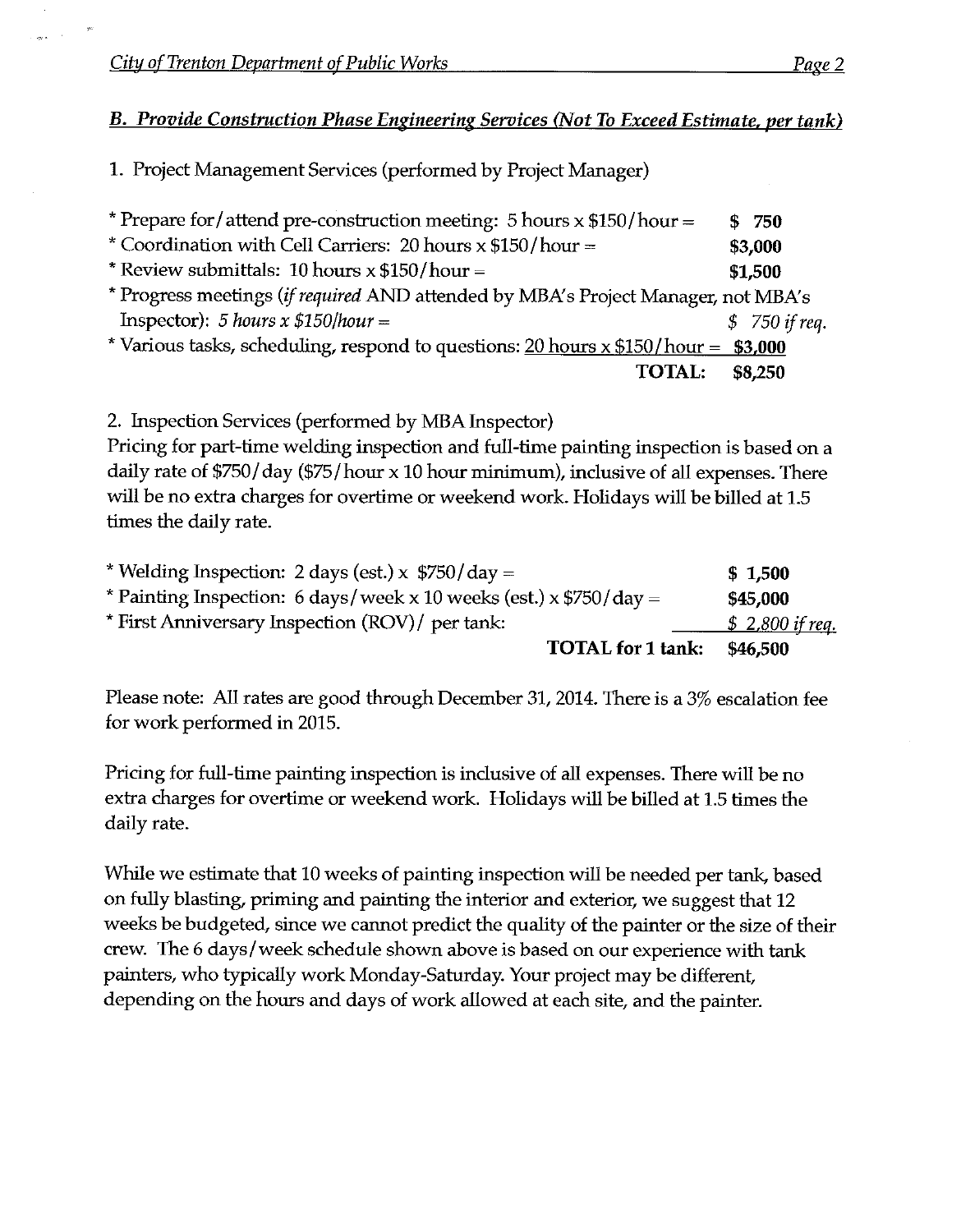

ė

## FEE PROPOSAL MANHOURS BY TASK GROUPS

Project Name: Professional Engineering Services for Ewing Tank and Lawrenceville Tank<br>Billing Rates City of Trenton, Department of Public Works -Trenton Water Works Division

|                                                   |    |                     |                | Task 2 $-$       |                |                 |
|---------------------------------------------------|----|---------------------|----------------|------------------|----------------|-----------------|
|                                                   |    |                     | Task 1 - Field | Preparation of   |                |                 |
|                                                   |    |                     | Inspection     | <b>Detailed</b>  | Task $2A -$    | Task 2B-        |
|                                                   |    |                     | and            | Technical        | Construction   | Construction    |
|                                                   |    | <b>Actual</b>       | Preliminary    | Specifications   | Administration | Inspection      |
|                                                   |    | Employee            | Engineering    | Project          |                |                 |
| TITLE                                             |    | <b>Billing Rate</b> |                | <b>Documents</b> |                |                 |
| Project Principal / Division Director             | မာ | 200.00              |                | ო                | N              | Νl              |
| Project Manager                                   | ↔  | 200.00              | ო              | Ö                | 4              | Ю               |
| <b>Division Director Electrical</b>               | ₩  | 200.00              | 0              | 4                | $\circ$        | 0               |
| OONOC                                             | ↔  | 200.00              | 0              | c                | ო              | 0               |
| Senior Water Engineer                             | ₩  | 186.00              | 0              | $\frac{3}{4}$    | မ္ကု           | $\circ$         |
| Senior Project Engineer                           | ഗ  | 132.00              | ю              | 68               | ပ္ပ            | င္က             |
| Senior Coating / Construction Inspector           | ↔  | 162.00              | ဖ              | 4                | $\Omega$       | ္က              |
| Project Engineer                                  | ₩  | 114.00              | 0              | $\frac{5}{7}$    | $\circ$        | $\circ$         |
| <b>Designer / Lead CADD Designer</b>              | မာ | 85.00               | $\circ$        | 56               | $\circ$        | $\circ$         |
| Estimator                                         | ₩  | 135.00              | $\circ$        | $\circ$          | 0              | $\circ$         |
| Senior Engineer Water Distribution                | ↮  | 171.00              | $\circ$        | 0                | 0              | $\circ$         |
| Coating / Construction Inspector                  | ↔  | 118.00              | <u>ក</u>       | 0                | 0              | 55              |
| <b>GIS Specialist</b>                             | ↔  | 105.00              | $\circ$        | $\circ$          | $\circ$        | $\circ$         |
| Staff Engineer                                    | ↮  | 72.00               | 0              | ৯                | 84             | $\circ$         |
| Engineering Technician                            | ₩  | 72.00               | 0              | ទ                | 0              | 0               |
| CADD Technician                                   | ₩, | 72.00               | c              | O                | $\circ$        | $\circ$         |
| Juinor Coating Inspector / Construction Inspector | ↔  | 88.00               | 4              | 0                | 0              | 450             |
| Administrative Assistant                          | ₩  | 105.00              | $\circ$        | C                |                | 0               |
| Engineering Intern                                | ↔  | 65.00               | $\circ$        | $\circ$          | $\subset$      | $\subset$       |
|                                                   |    | <b>Total</b>        | 9,046.00<br>₩  | 45,061.00<br>Đ   | 24,963.00<br>Ø | 115,162.00<br>Ø |
|                                                   |    |                     |                |                  |                |                 |

City of Trenton will pay based on the specified billing rate and any change in personnel or change in salary of the personnel during the contract shall<br>have no bearing on the employee billing rate during the ife of the con